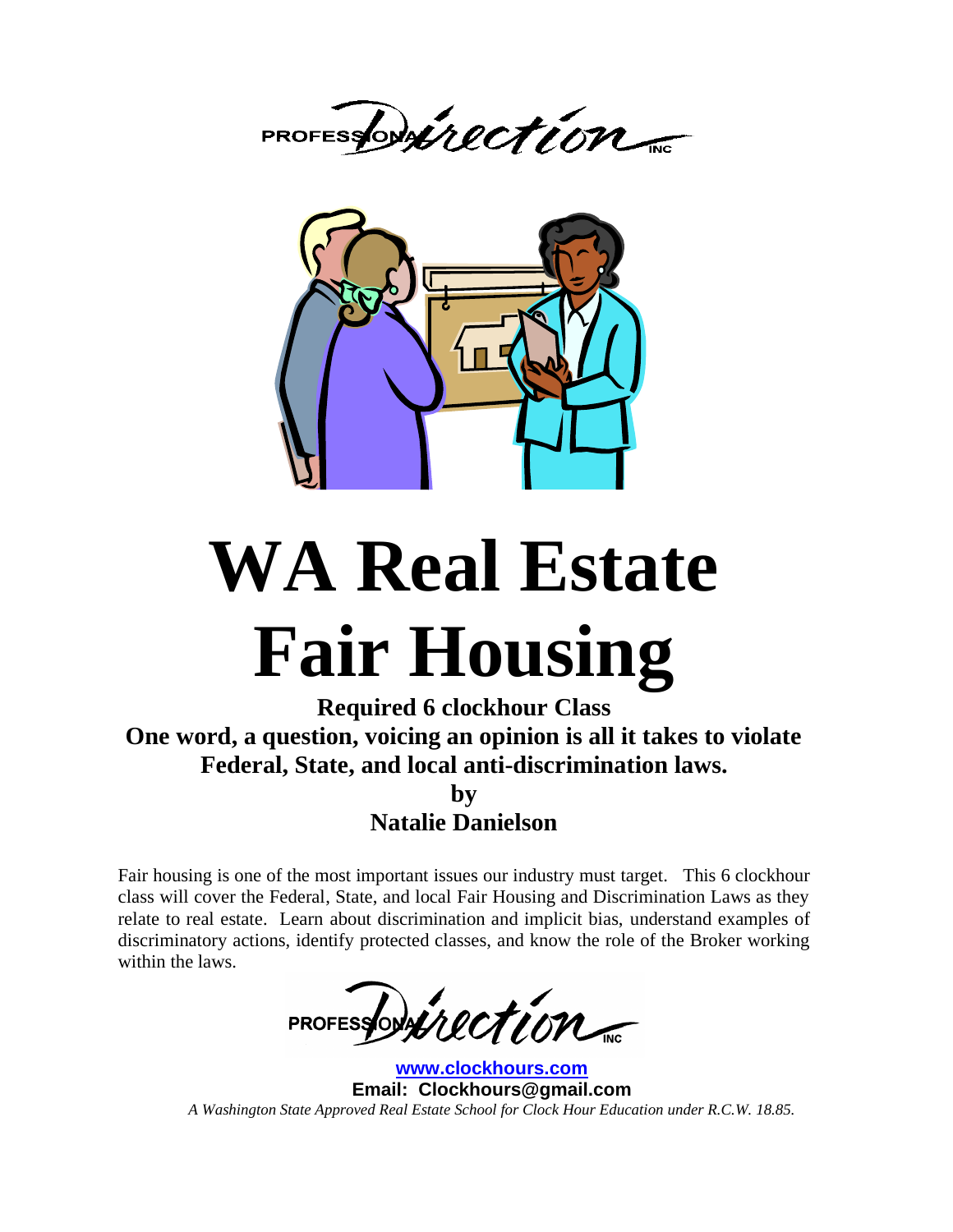## *Please Read this First! Thanks!*



## **CLOCKHOURS**

- 1. You will be provided with the class material. The booklet is the property of Professional Direction and cannot be used for any reason other than taking these clockhours.
- 2. The course has been divided up into sessions. In Washington State a "clock hour" is 50 minutes. There are questions about each section. They can be answered while reading the material, at the end of the session, or at the end.
- 3. *Answer* questions on the quiz answer sheet. Print it out and complete with a pen.
- 4. If you have any questions regarding the material or the questions, don't hesitate to email Natalie Danielson.
- 5. *EMail* **Answer Sheet and Evaluation** with Tuition.
- 6. The certificate will be emailed ASAP within receipt of Quiz and Evaluation.

Disclaimer.. the course materials and questions are not to be used for legal advice. Information can change over time. Real estate transactions are handled different ways in different regions in the State of Washington. If you have any comments or concerns about the material contact Professional Direction.

Thanks! *Natalie Danielson*

## **PROFESSIONAL Direction www.clockhours.com Email: clockhours@gmail.com**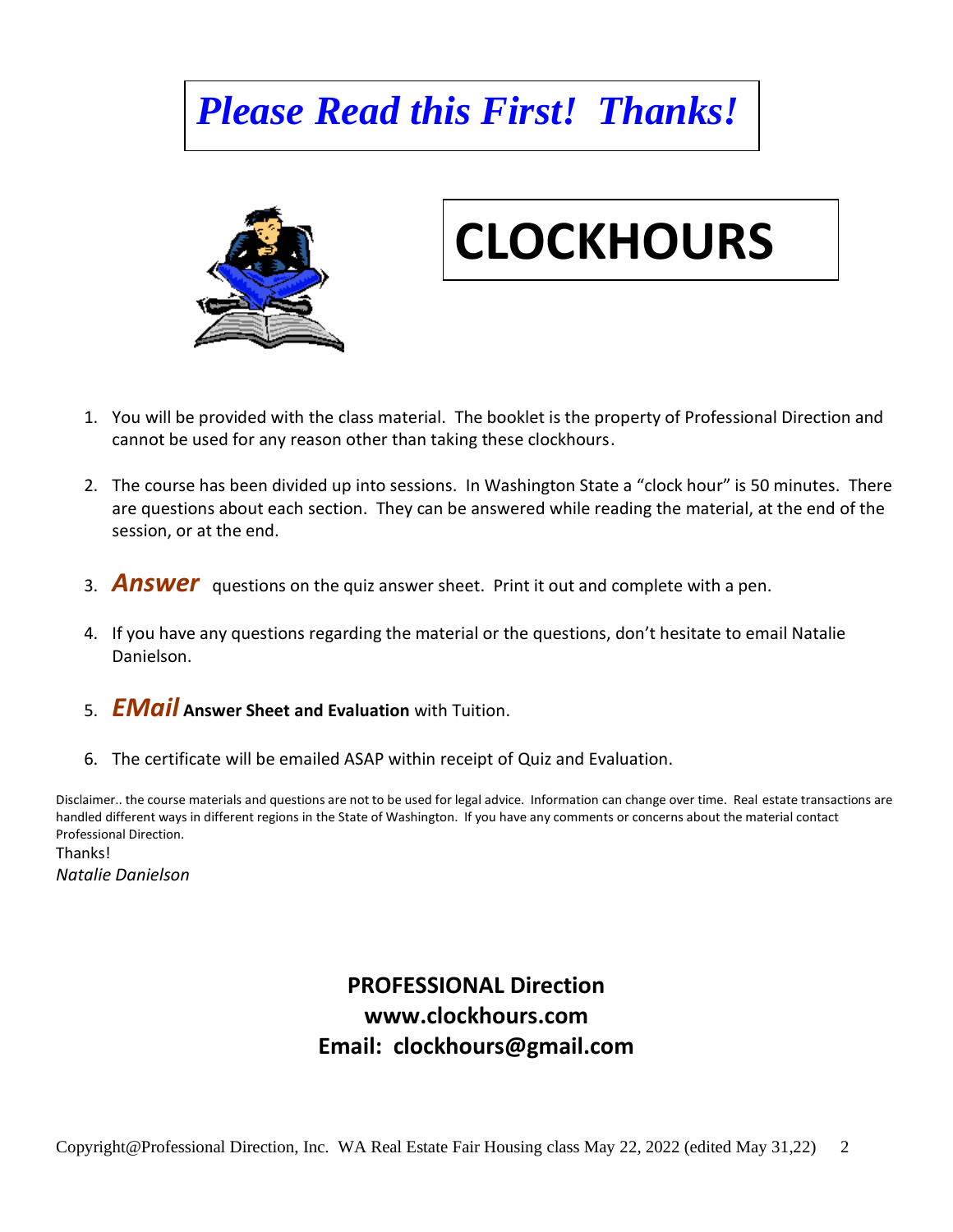## **Washington Real Estate Fair Housing**

**Curriculum**

|                      | <b>Major Topics</b>                                          | <b>Method of</b>           |
|----------------------|--------------------------------------------------------------|----------------------------|
| <b>Session</b>       | <b>Learning Objectives</b>                                   | Instruction                |
|                      |                                                              |                            |
| $\mathbf{1}$         | 1. Civil Rights for all in Real Estate Transactions          | Lecture and Discussion     |
| $1/2$ hour           | 2. What is Discrimination and Bias                           | for Live or zoom.          |
|                      | 3. Implicit bias and Assumptions                             | Correspondence online will |
|                      |                                                              | include quiz and some      |
|                      |                                                              | video and resource links.  |
| $\overline{2}$       | 4. Implicit Bias affects real estate                         |                            |
| $\frac{1}{2}$ hour   | 5. Prohibited Acts of Discrimination for Real Estate Agents  |                            |
|                      | 6. Language Barriers and Challenges                          |                            |
|                      |                                                              |                            |
| $\overline{3}$       | 7. The Importance of pronouns                                |                            |
| $\frac{1}{2}$ hour   | 8. Choosing Buyers based on "Love Letters"                   |                            |
|                      | 9. Staging and Preparing Properties to Sell                  |                            |
|                      |                                                              |                            |
| $\overline{4}$       | 10. Advertising Properties for Sale or Rent                  |                            |
| $\frac{1}{2}$ hour   | 11. Discriminating Provisions in Deeds                       |                            |
|                      | 12. Steering Clients to or away from Neighborhoods           |                            |
|                      |                                                              |                            |
| 5                    | 13. Difficult Decisions for Brokers involving Discrimination |                            |
| $\frac{1}{2}$ hour   | 14. History of Fair Housing                                  |                            |
|                      | 15. How people were discriminated against in the past        |                            |
|                      |                                                              |                            |
| 6                    | 16. Do you remember 1968?                                    |                            |
| $\frac{1}{2}$ hour   | 17. Notable events in 1968                                   |                            |
|                      | 18. Buyer Sues for Discrimination in 1968                    |                            |
| $\overline{7}$       | 19. Fair Housing Signed into Law in 1968                     |                            |
| 1/ <sub>2</sub> hour | 20. Equal Credit Opportunity                                 |                            |
|                      | 21. Washington Law on Discrimination                         |                            |
|                      |                                                              |                            |
| 8                    | 22. Racial Traits added to Washington law                    |                            |
| $\frac{1}{2}$ hour   | 23. Contemporary Issues                                      |                            |
|                      |                                                              |                            |
|                      |                                                              |                            |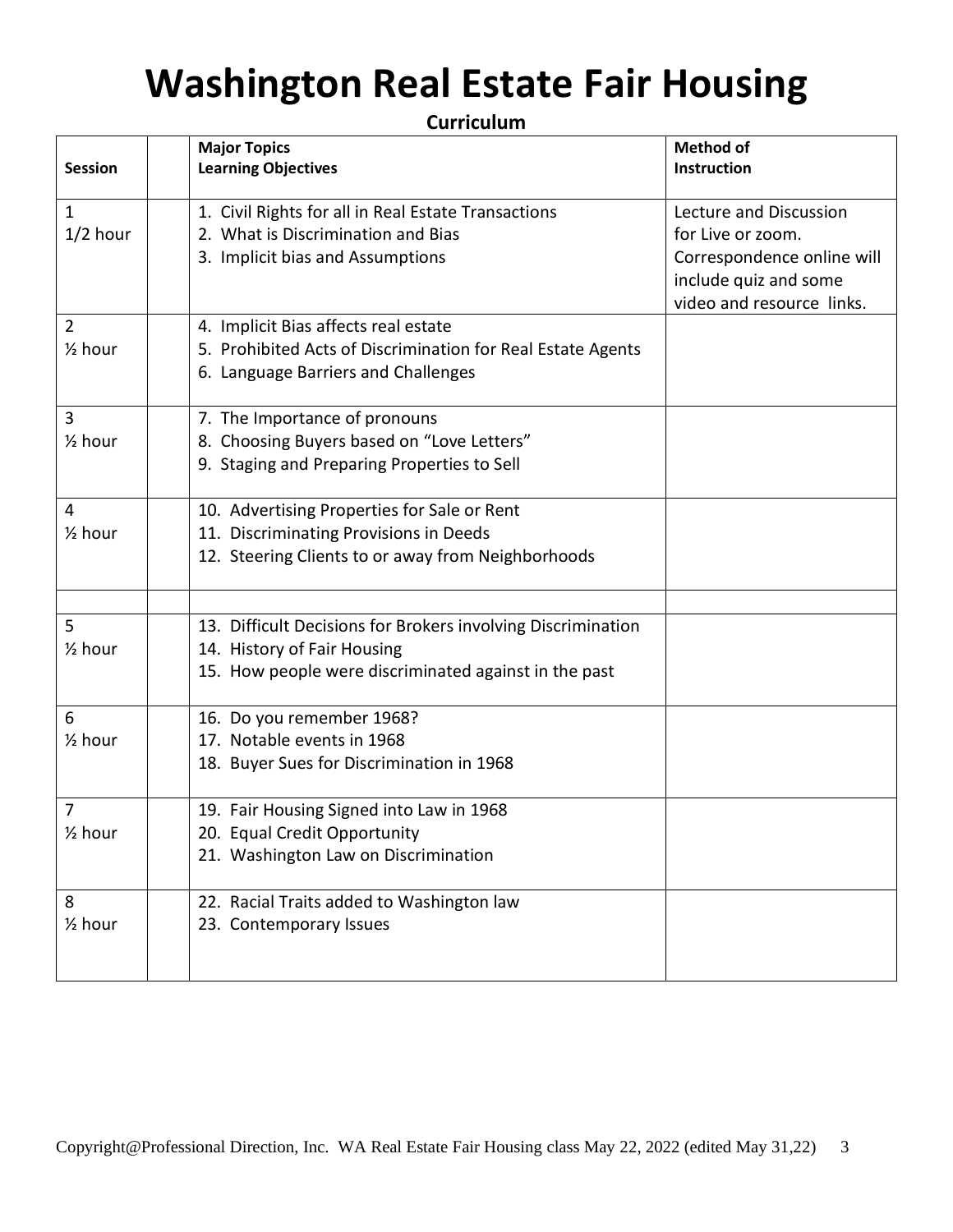| 9                       | What is a protected Class and are you protected?           |  |
|-------------------------|------------------------------------------------------------|--|
| 1 hour                  |                                                            |  |
|                         | Identifying the Federal Fair Housing Act Protected Classes |  |
|                         | Will include case discussions and examples                 |  |
|                         |                                                            |  |
|                         | Race                                                       |  |
|                         | Color                                                      |  |
| Religion/Creed          |                                                            |  |
| Sex and Gender Identity |                                                            |  |
|                         | <b>National Origin</b>                                     |  |
|                         | <b>Familial Status</b>                                     |  |
|                         | Disability and Americans with Disabilities Act             |  |
|                         |                                                            |  |
| 10                      | Identifying the Washington State Protected Classes         |  |
| 1 hour                  | Will include case discussions and examples                 |  |
|                         |                                                            |  |
|                         | Age                                                        |  |
|                         | Marital Status and Same Sex Marriage                       |  |
|                         | Race / National Origin / Ancestry                          |  |
|                         | Guide dog / Service Animal                                 |  |
|                         |                                                            |  |
|                         | <b>Identifying Seattle Protected Classes</b>               |  |
|                         | Discrimination in Brokerage Services                       |  |
|                         |                                                            |  |
|                         | Fair Housing and Discrimination Complaints                 |  |
|                         | <b>Fair Housing Alliance</b>                               |  |
|                         | <b>Fair Housing Center</b>                                 |  |
|                         | Washington State Human Rights                              |  |
|                         |                                                            |  |
|                         | <b>Resources for Reference Discussion</b>                  |  |
|                         |                                                            |  |
|                         | Quiz if it is a correspondence class                       |  |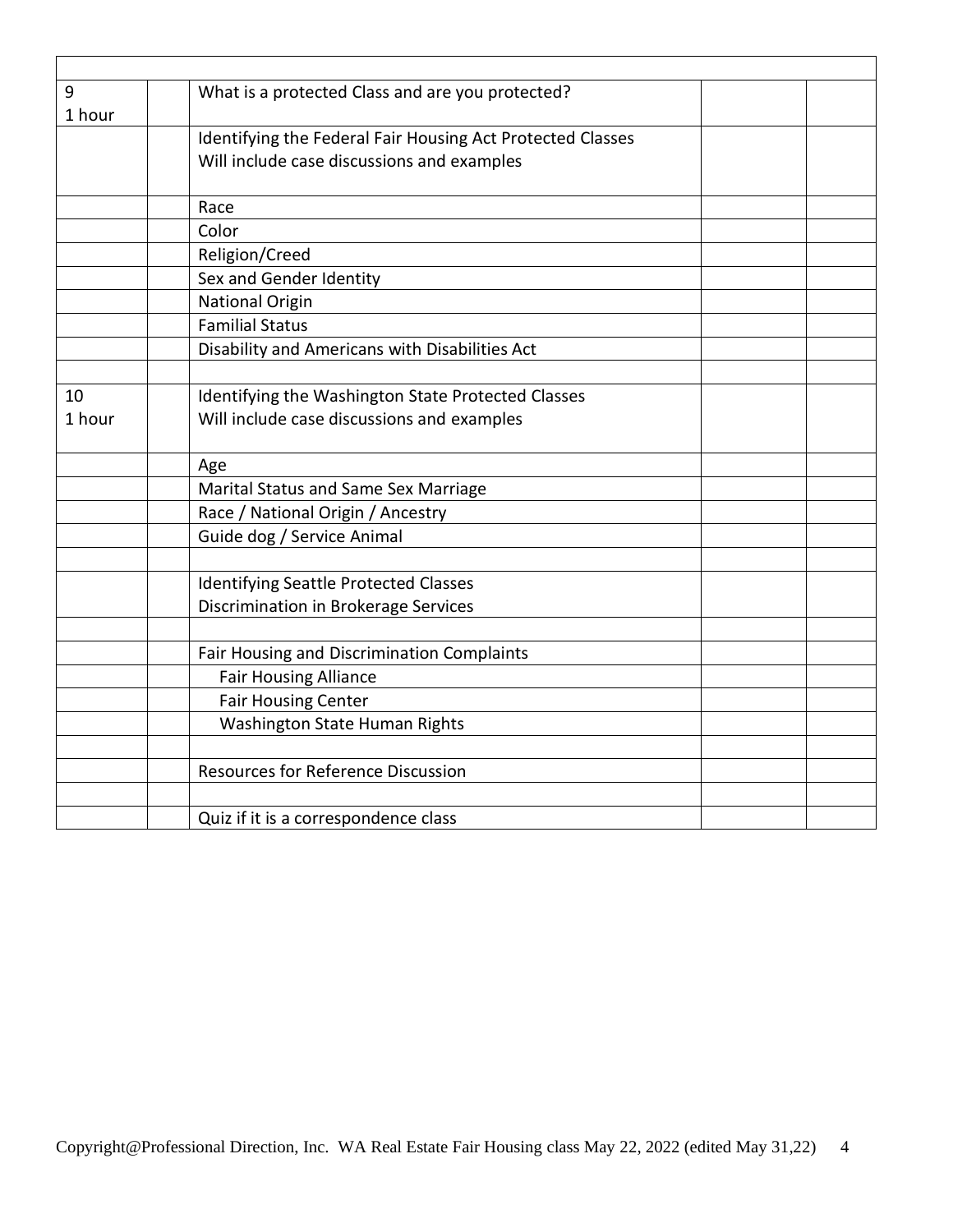# **Fair Housing**

## **One word, a question, or voicing an opinion is all it takes to violate Federal, State and local anti-discrimination laws.**

### **Introduction**

It can be as simple as one word to violate anti-discrimination laws. Every person carries opinions, fears, and prejudices. It is our responsibility in the real estate industry to enforce the Fair Housing and Anti-discrimination laws so that any person, regardless of their background, can have the right to housing.

This 6 hour course will cover the Federal and State Fair Housing and Discrimination Laws as they relate to real estate. Learn about discrimination and bias, the history of fair housing laws, what are protected classes, the conduct that violates the laws, and how to make a complaint.

This course is required for all licensees in Washington State for their renewal between June 2022 and June 2024.

### **Course Objectives**

As a result of taking this class the agent shall be able to:

- Understand Discrimination and Bias
- Know the Prohibited Acts of Discrimination for Real Estate Agents
- Understand Challenges with language Pronouns, Love Letters, staging and advertising
- Identify that discriminating provisions in deeds are being eliminated
- Never steer clients to or away from neighborhoods because of their background
- Identify difficult decisions for brokers involving discrimination
- Know the history of the Federal Fair Housing Laws and how people faced discrimination
- Know that there is the Washington State Anti Discrinination Law.
- Equal Credit Opportunity helps all people be able to finance property
- Be able to identify the 7 protected classes under the Federal Fair Housing Act and current changes.
- Know Washington State has protected classes and changes have been recently made.
- Recognize what exemptions apply to the law including senior housing
- Identify the protected classes in Seattle.
- Learn the consequences of violation of the laws.
- Know where to go with complaints.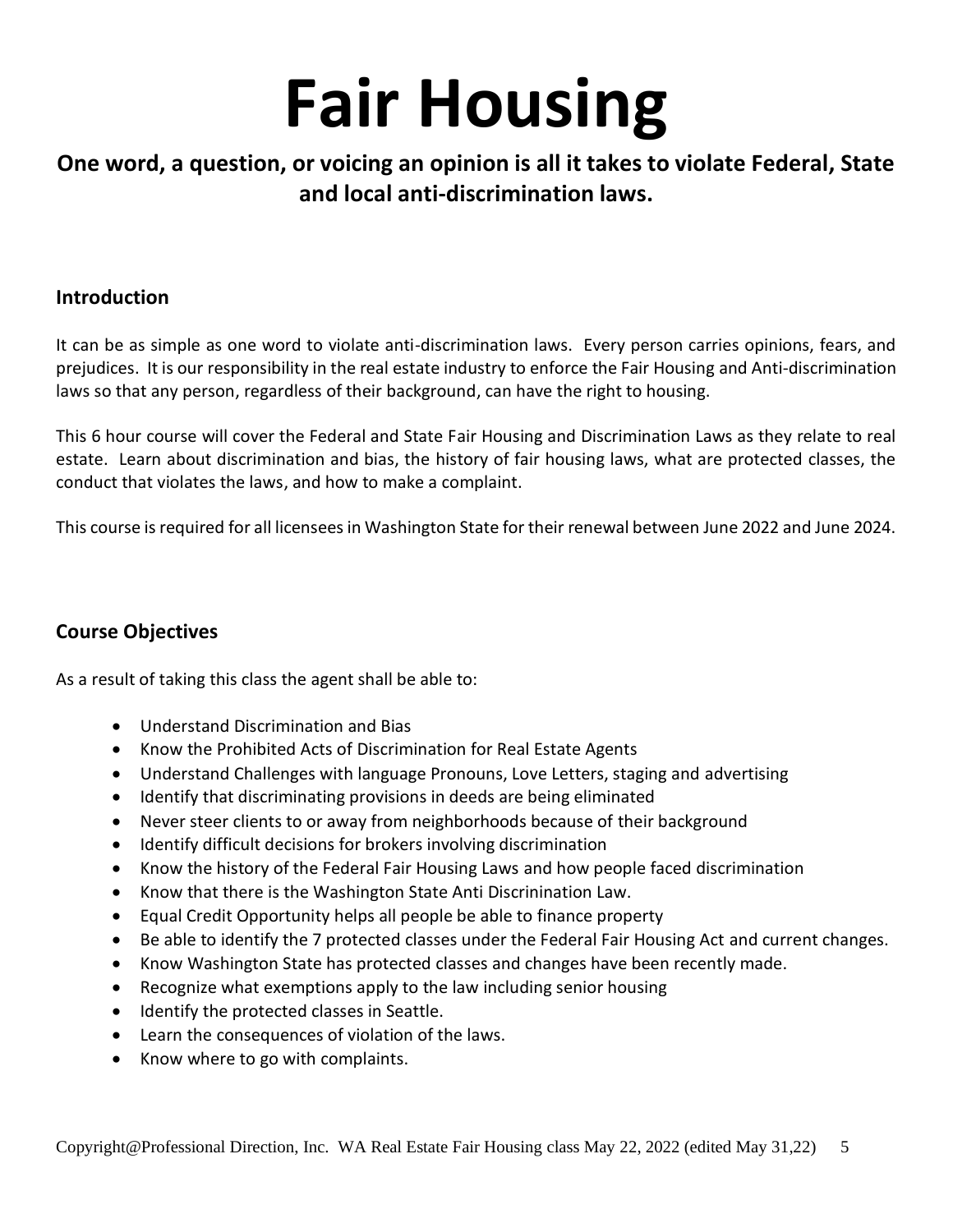## **Civil Rights for all People in a Real Estate Transaction**

The Fair Housing Act is a federal law. In Washington State we have Anti-Discrimination laws. In your city and county, laws are created to help make real property available to all regardless of their protected class. As a real estate broker, you are bound by the Federal, State, and local fair housing and anti-discrimination laws.

*Treat all others in our industry whether they are buyers or sellers... whether they are landlords or tenants… whether they are staff in the office… or prospects for a real estate transaction… in a fair and equitable way.* 

*It has been over 50 years since the federal government wrote and enforced laws to prevent housing discrimination. Yet, even today, there are people that experience discrimination. Over the years, protected classes have been better defined and given more people protection from discrimination.* 

*Real estate license law requires that all real estate licensees adhere to fair housing and anti-discrimination laws.* 

*Real estate agents have made decisions to violate those laws. Often it can be to give their buyer or seller an advantage, because of an uneducated opinion rendered about a client, or a belief that one buyer or tenant over another would be "better" for the seller, property, or the neighborhood.* 

*The prospects and clients that real estate agents choose to represent have their own personal bias. If the real estate agent knows that decisions regarding any transaction may be swayed because of discrimination from the client, the agent cannot participate in any part of the transaction.* 

*The discrimination laws in Washington state include all real property transactions including homes, property, property management, business opportunities, and commercial.*

*Our responsibility as real estate brokers is to open the door to any buyer or tenant and give people the right to buy, sell and rent to anyone without any decision factor based on the person's background.*

This class is designed to give you an overview of the laws and how brokers must work within these laws to make housing available to everyone regardless of their background or characteristics or our own bias.

Natalie Danielson, Professional Direction, Inc. is the author who wrote it based on the outline that the Washington State Department of License required.

"It is my attempt to try to look for understanding about discrimination and how it along with implicit bias affects our decisions. Discrimination is prevalent in our state, but in most cases, it is not out in the open. It can be behind closed doors while negotiating an offer or a discussion about "those" sellers. In some cases, licensees don't even realize that their conduct might be a violation of the laws. My hope is that you will have a better understanding of the laws and help make housing available to more people that have been discriminated against in the past.

To the best of my ability, I tried to not offend anyone and use some of my own examples and stories. I do love French people, Seattleites and Blondes!"

"If you feel that I may have offended you, know that it is not my intent. Feel free to contact me by email. Thank you so much for taking this class. I hope that you will go check out the dozens of other courses that I have written." Sincerely, Natalie Danielson, Professional Direction, Inc. Clockhours@gmail.com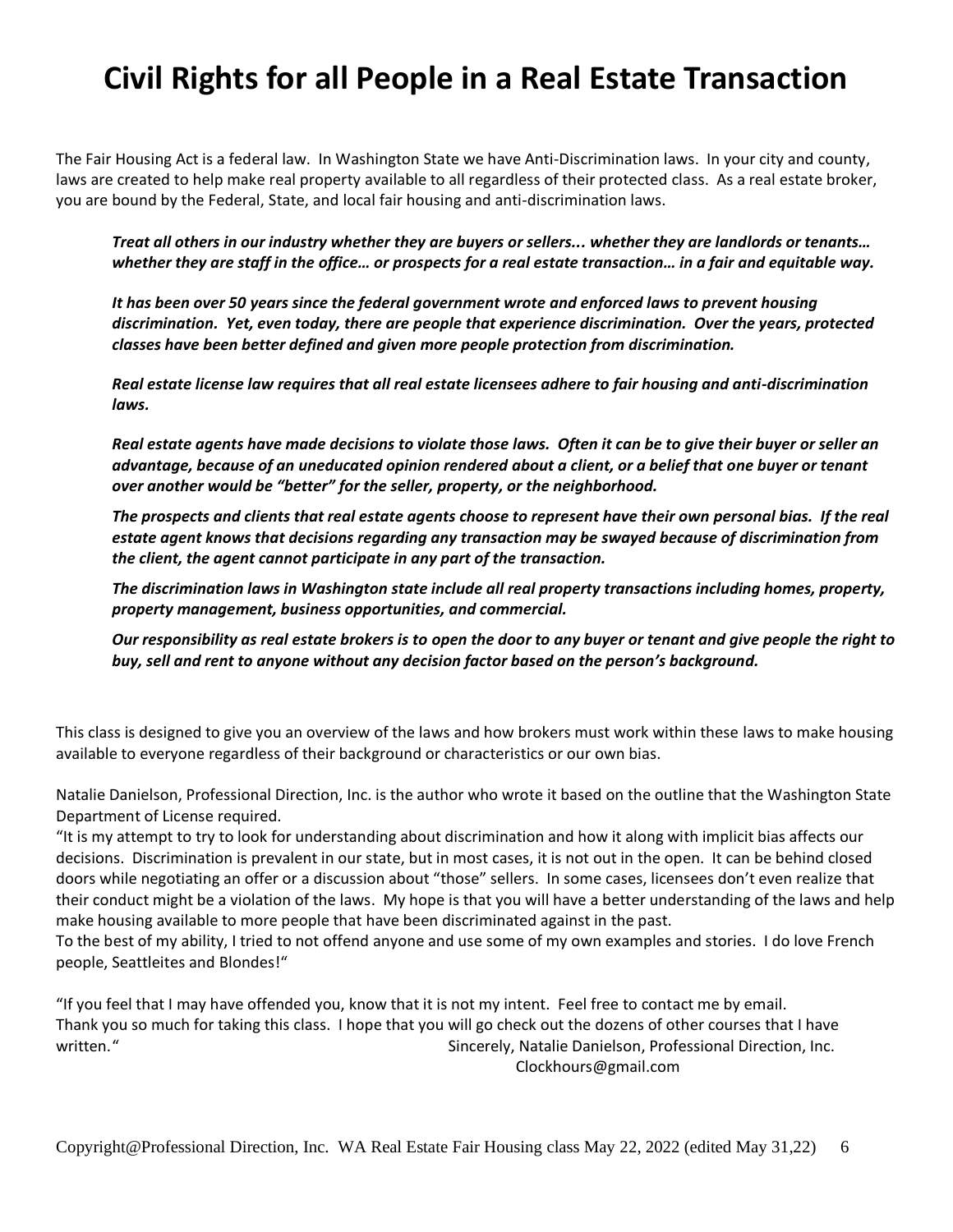## **What is Discrimination and Bias?**

Discrimination is the unjust or prejudicial treatment of different categories of people. It can include treating people differently because of their background or perceived background, including, but not limited to, looks, conduct, beliefs, disabilities, when they all should be treated fairly and equitably.

Discrimination can be defined as acts, practices, or policies that wrongly impose a disadvantage or deprivation on persons based on how some perceives them in a category of people.

Discrimination can be obvious and direct. A person can be treated less favorably than another in words, actions, or policies. Indirect discrimination can occur when there are policies the which apply to everyone in the same say but, have a worse effect on some people more than others.

A person does not need to be actually harmed in order to be discriminated against. Some conduct, words, policies, and treatment does not treat them fairly.

We all discriminate. We discriminate between the taste of different types of curry in our food or how a Chevrolet compares to a Ford car. We compare and evaluate.

But when we discriminate between people evaluating and judging them because of who they are, what they look like, what they believe to be true, or some aspect of their background and then treat them in an unfair manner, discrimination becomes illegal.

We cannot show a

## Limitation Preference Discrimination Disparate treatment of people

Because of our bias towards or against them. Everyone should be treated equally.

All of us grow up in a unique situation, live in different towns and countries, and have individual experiences. We all have discriminatory tendencies that can be positive or negative. We all have implicit bias for or against others.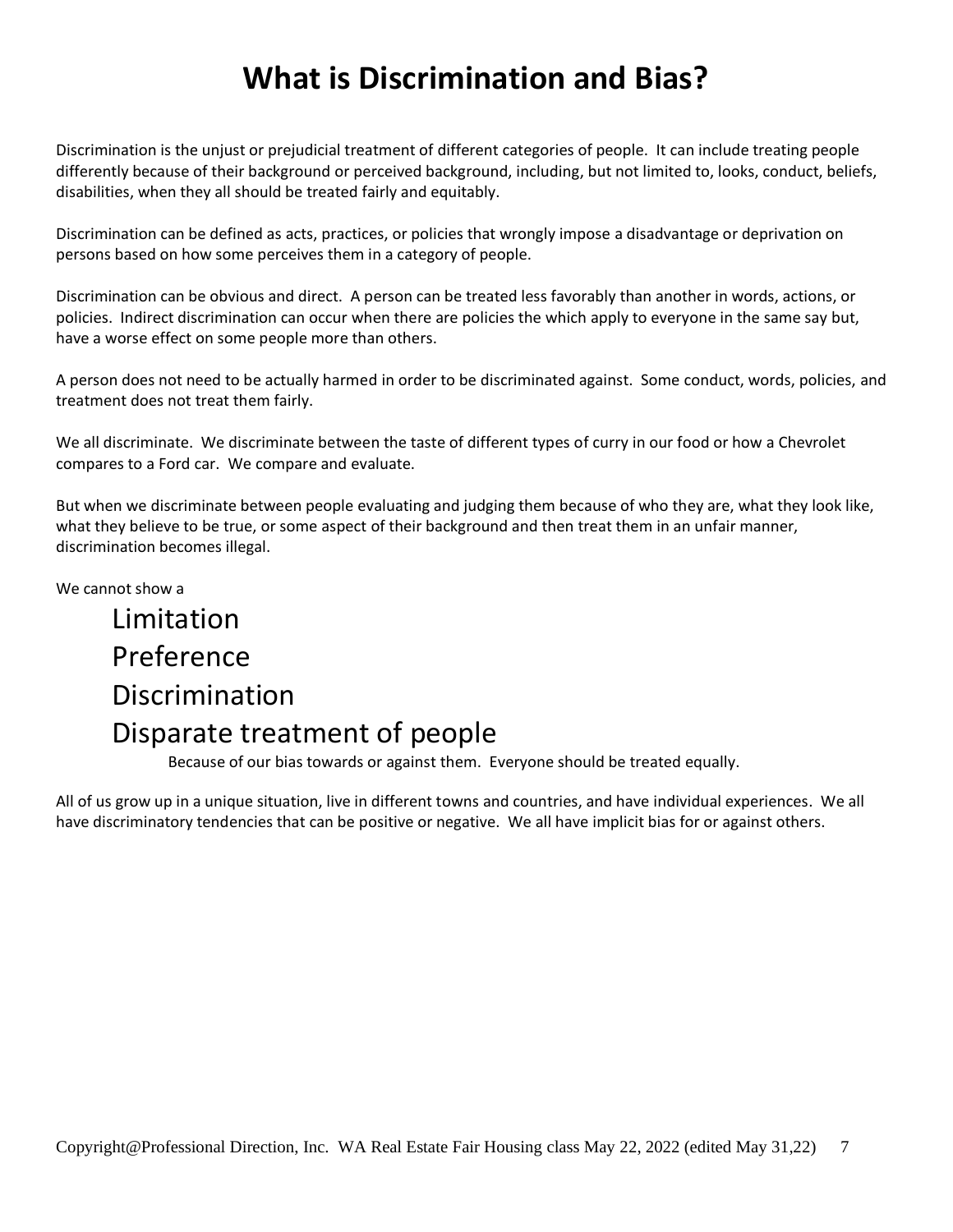## **Implicit Bias and Assumptions**

Discrimination or bias affecting our decision making is not always conscious, explicit, or readily visible. It can be built into a person's belief system resulting in unfair behavior towards other people that should have the same protection. Sometimes it is obvious and blatant and other times it is hidden but just as destructive.

Our background and experience play a role in many of our decisions especially when we pre-judge others. We might hear something or read news about people from another place or time. There might be some long-standing assumptions about groups of people. We might have personal experience, either negative or positive, with others and make assumptions about people like them.

Thoughts and feelings are "implicit" if we are unaware of them or mistaken about their nature. We have an attitude towards people or associate stereotypes with them without our conscious knowledge. These are generalizations that seem to perpetuate without any particular reason creating a "version" of the truth. For example:

### **Are French people "rude?"**

For decades people say that French people are "rude." It is echoed in movies, on the internet and in general conversation. It is not usually highly negative and often said in jest. But, this idea is even discussed in travel guides. There are millions of French people around the world. They are all just as varied as people from any country. You cannot categorize an entire race of people.

### **Are Seattleites "frozen?"**

I have also heard about the "Seattle Freeze." It is widely held belief that it is hard to make friends in Seattle especially if you come from out of state. There have been studies trying to quantify the friendliness or lack of socializing of Seattleites, but they are not based on any facts. Asking someone's opinion can also perpetuate the myth.

### **Do Blondes Have More Fun?**

In the 1960's Clairol advertising on TV asks the question over and over, "Is it true? Do blondes have more fun?" Is there any "truth" to whether hair color will determine whether a person has more fun?

*EXAMPLE: My sister, who is a year younger than me, had long blonde hair. For the past 55 years when I see her, that old recording plays in my head. I must constantly remind myself that there isn't any "truth" to that stereotype.*

### **Implicit Bias can be Dangerous**

People have done the same thing in a highly negative way to impact people and their ability to be treated fairly without discrimination. Implicit bias that is absorbed from childhood or current news reports can impact the lives of people, for example, of color or race. Negative assumptions about them, for example, can cause people to rush to negative decisions. We have seen on the news how this continues.

In his book, "Blink," Malcom Gladwell acknowledges implicit biases. According to him, we are all shaped by them to some degree and often we are not conscious of their power. It does not mean that we will always act in a discriminatory manner, only that our first blink sends us certain information we learned and carry with us. Acknowledging and understanding this implicit response is particularly critical for decisions that embody fairness and justice. Gladwell took an Implicit Association Test. Despite being the son of a black mother and white father, Gladwell got a result of "moderately biased towards white people."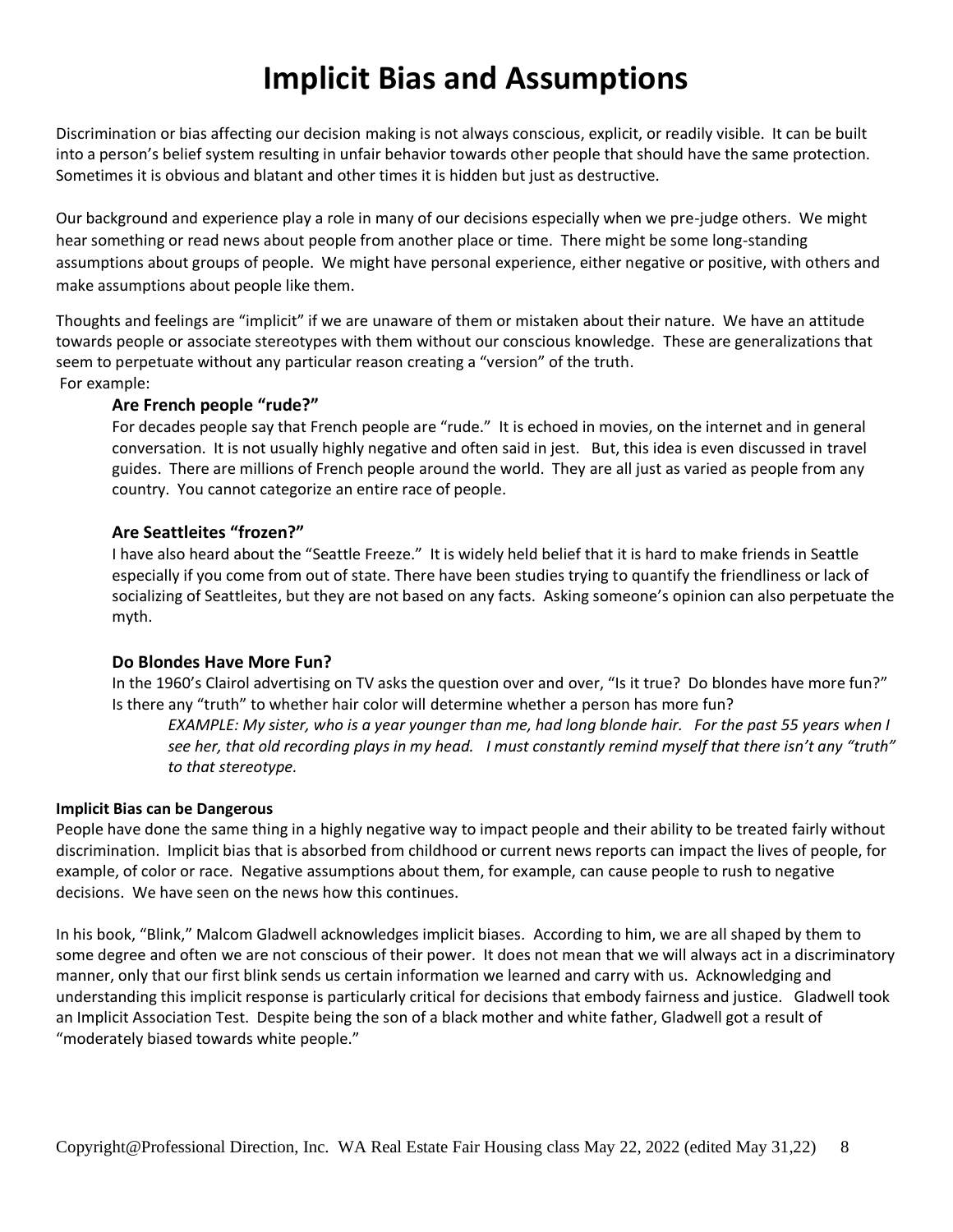## **Implicit Bias Affects Real Estate**

Every person has a different set of beliefs about other types of people that can be negative or positive. This carries over to real estate brokers and managing brokers and their prospective clients. There is a whole list of ingredients in our brain soup that affect our decisions.

It is important in real estate to be aware of the bias we carry around in our brains and recognize them when they appear without warning or even in a conscious way.

*Examples of how implicit bias and assumptions play a role in real estate when showing or talking about a prospective client. People, including brokers, make assumptions about others different from themselves. Brokers might unconsciously have these assumptions that affect decisions without knowing it.* 

- *They probably would not want to live in "that" neighborhood*
- *This home is designed for a family and not a single gentleman.*
- *They are usually not successful running an independent business.*
- *They pretend to not understand English when they want.*

*EXAMPLE: When we sit with a couple looking to purchase a house, and we are told that one is a veteran, do we assume unconsciously that it is the male? If one of them is home with the kids and the other is the breadwinner, do we assume it is the wife? When people walk into an open house, do we judge their potential as home buyers by the car they parked in the driveway?* 

**Systemic bias or Structural Bias** Can be defined as policies and practices that exist throughout a whole society or organization that result in and support a continued unfair advantage to some people and unfair or harmful treatment of others based on their background or looks, for example. The culture may have allowed privileges to some people and disadvantages associated others over time. This can also happen, for example, when there is unfair treatment of people with health challenges.

EXAMPLE: There are racial inequities and systemic bias that exists in our criminal justice system. Over time, laws have been passed and cities have been creating accommodation for disabled.

**Institutional bias** can be defined as policies, rules, and practices that are a usual part of the way an organization works, and that result in and support a continued unfair advantage to some people and unfair or harmful treatment of others based on race. Examples include:

*EXAMPLE: The lack of diversity in the company or when hiring or firing practices disadvantage employees of color.* 

**Internalized bias** involves both conscious and unconscious acceptance of a [racial hierarchy](https://en.wikipedia.org/wiki/Racial_hierarchy) in which some people are consistently ranked above others because of their background.

*EXAMPLE: Students of color might worry about what others might judge them by stereotypes and so they might try to look more "white."* 

*Women might wish that they were a man or use initials or a more masculine name so that they would be taken more seriously.*

**Interpersonal discrimination** has been defined as encounters between individuals in which one person acts in an adversely discriminatory way toward another person. Behaviors can be from hostility to decreased eye contact to snide remarks. Those who faced interpersonal discrimination had lower job performance.

*EXAMPLE: At work there might be someone who makes "jokes" that are not appropriate that stereotype persons that they think are not as capable based on their cultural background or their hair color..*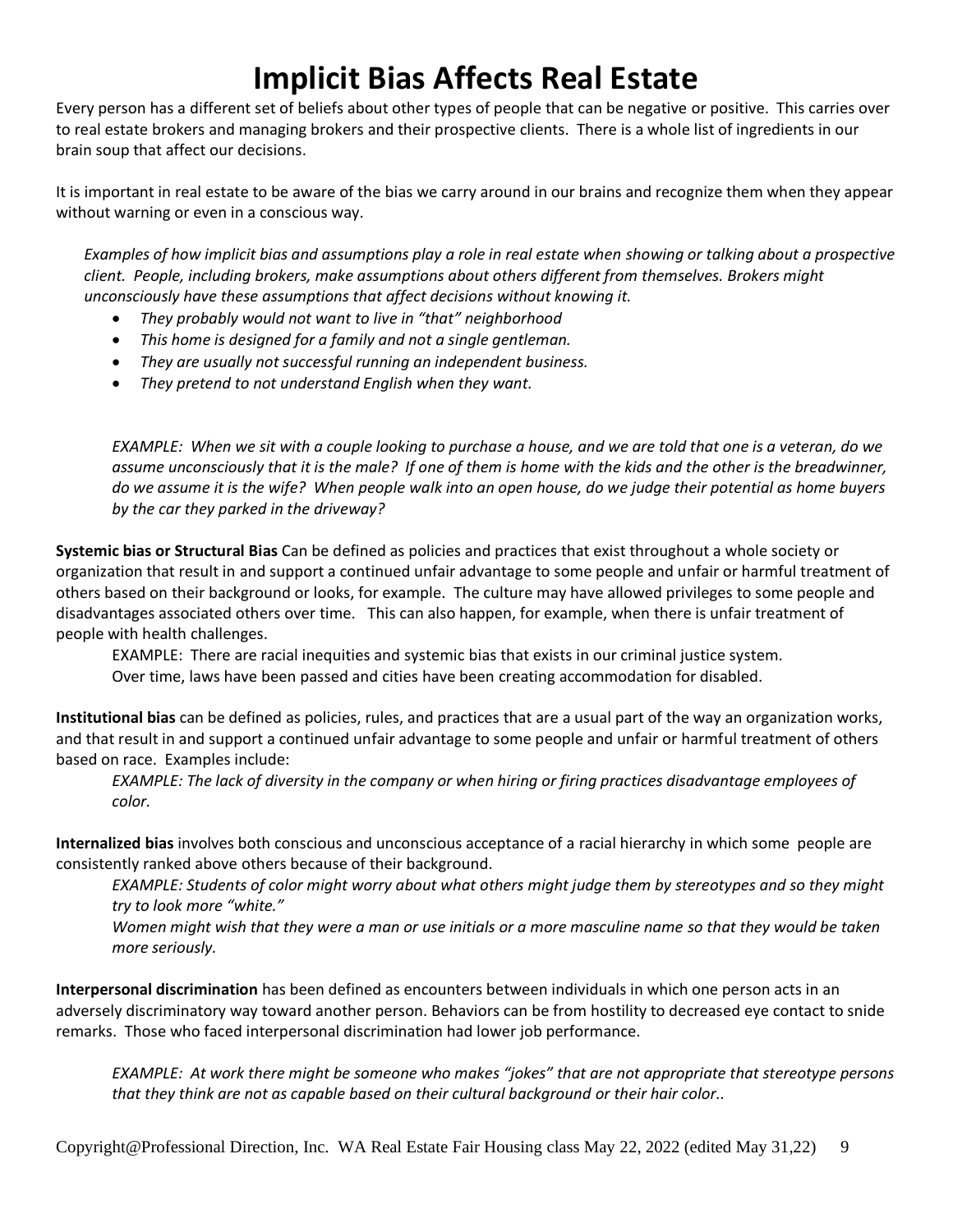#### **Confirmation Bias**

When there is a group of people or a whole community that seem to believe in a generalization about certain people that is not based on fact or a commonly held myth. A person in the community may believe it as a truth or not. But, when coming in contact with certain behavior or statements, a person in the community might see this is confirmation that the generalization about the group is a "truth" when it is not.

EXAMPLE: A person from Chicago waiting in the ferry line to go to Bainbridge Island encounters another who is rather "cold" and unfriendly. The Chicagoan finds out that they are from Seattle originally and thinks, "It is clearly evident there is a "Seattle Freeze."

**Direct discrimination** occurs when someone is treated unfavorably because of a protected characteristic or perceived characteristic. It can also happen when there is a connection to someone that has a particular characteristic. *EXAMPLE: An employer might hire a man who is less qualified over a woman who is more qualified for a position. This would be direct discrimination.* 

**Indirect discrimination** occurs when a practice or rule that appears to be neutral and the same for everyone, in fact, has the effect of disadvantaging a group of people who share a protected characteristic.

*EXAMPLE: There might be a minimum height requirement for a job, but height is not relevant to performance. This would discriminate disproportionately against women and possibly some minority groups that might be shorter than the majority.* 

There have been over 200 different types of bias that are used consciously and unconsciously in the fields of employment, medical (diagnosis, treatment, and studies), education, customer service, political, and police enforcement. We are also faced with our own bias and the bias of our clients and customers. It is important to recognize where bias might be affecting decisions in real estate.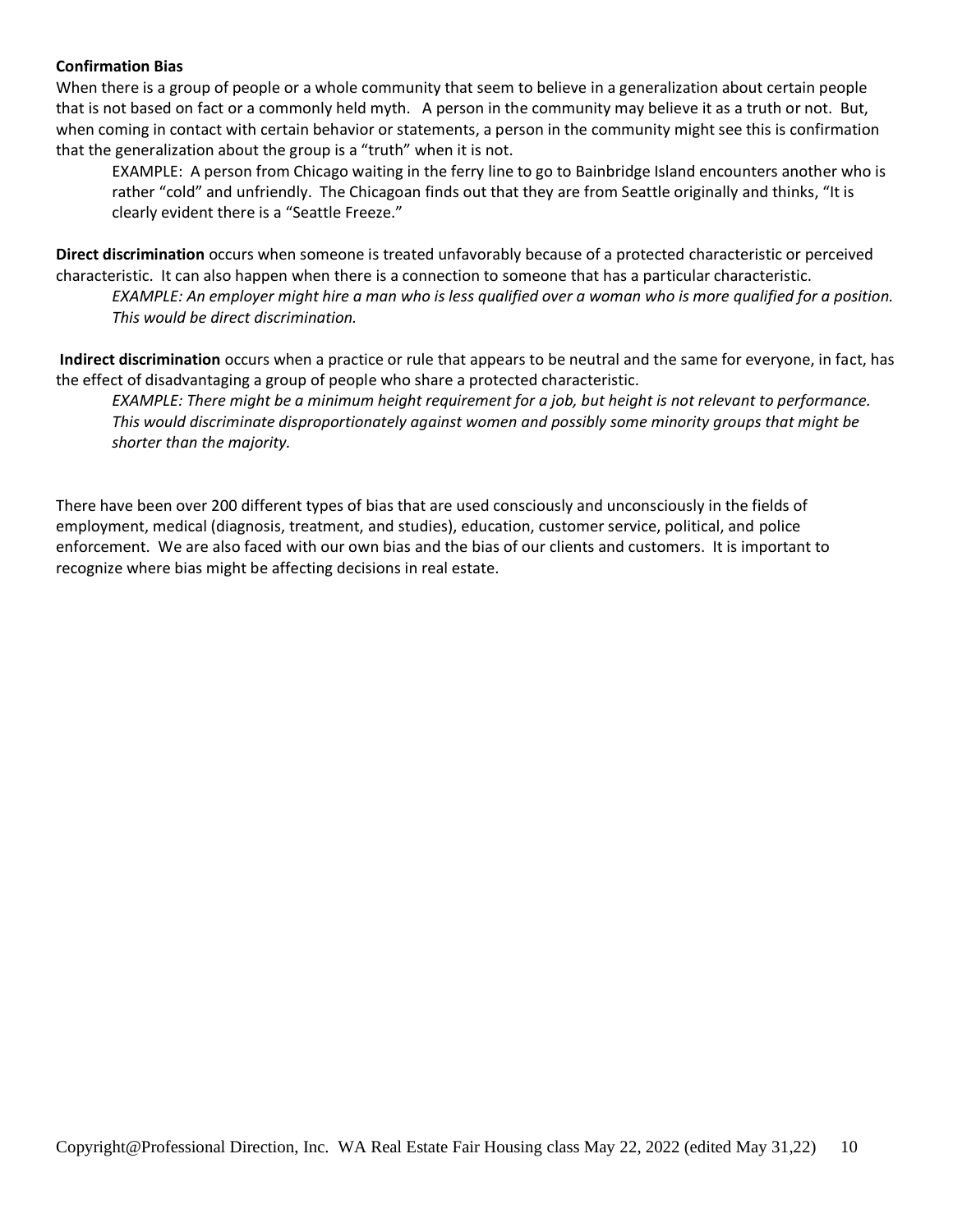## **Prohibited Acts of Discrimination in Real Estate**

It is violation of Federal and/or Washington State discrimination laws whether acting for themselves or another to discriminate against a person because of the background or protected class of a person. In Washington state the laws include all real property transactions not just those based on housing.

All kinds of discriminatory conduct, policies, activity, hiring, marketing, and decisions are made on a regular basis in the real estate industry. It can include behavior that is blatantly obvious, and decisions based on unconscious bias.

The federal and state laws have identified the most common categories where people are discriminated against. They are defined as "protected classes." EVERY person is protected because everyone shares most of these common traits.

The federal Fair Housing protected classes are race, color, religion, sex (LGBTQ), national origin, familial status, and disability in the federal laws.

The protected classes in Washington State include: Age, marital status (same sex marriage), veteran or military discharge, sexual orientation and immigration status

In Seattle the protected class list includes:

Alternative source of income, political ideology, parental status, age, service animal, military status, and government subsidy programs.

Under federal, state, and local laws a real estate licensee cannot:

- Refuse to sell or rent, or otherwise make unavailable, a property after receiving a bona fide offer, refuse to negotiate or transmit a bona fide offer, or fail to bring a property listing to their attention for the sale or rental or inspection of real property.
- Discriminate in the terms, conditions, privileges, or services of the sale or rental of real property or the furnishing of facilities or services in connection therewith. Evicting a person from occupancy of real property due to their protected class.
- Make, print, or publish, or cause to be made, printed or published, any notice, statement or advertisement with respect to the sale or rental of real property that indicates any preference, limitation, or discrimination. This advertising prohibition applies to private owners who may otherwise be exempt from the Act.

*EXAMPLE: In other words, even if you are looking for a roommate to share an apartment and want another woman, you cannot advertise that fact.*

• Offer, solicit, accept, use or retain a listing of real property with the understanding that a person may be discriminated against in a real estate transaction.

> *EXAMPLE: If a seller expresses a preference or a limitation for or against persons due to a discrimination reason, the listing agent knowing this would be in violation of the laws for taking or retaining the listing. The seller or landlord might say that they will only consider certain people or that they would not consider certain people when they list or sell.*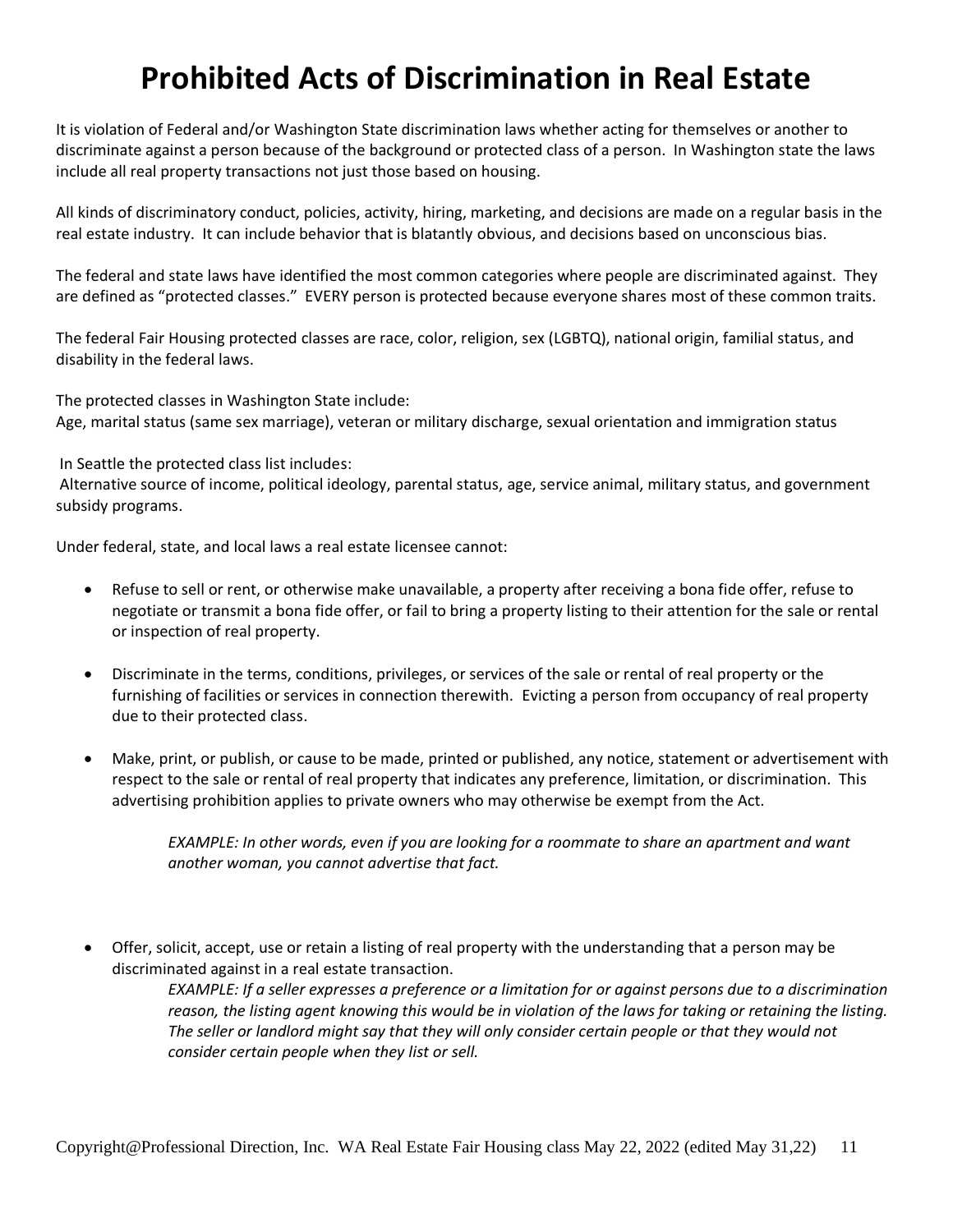- Engage in blockbusting or steering practices.
- Deny access to, or participation in a multiple listing service, brokers association or other organization to the business of selling or renting real property.
- For persons whose business includes engaging in the business of real property transaction, to discriminate in making available, or in the terms or conditions of, any residential real estate related transaction. This includes financing and/ or title insurance.
- Coerce, intimidate, threaten, or interfere with any person exercising a fair housing or discrimination issue or on account of a person having assisted others in exercising such rights.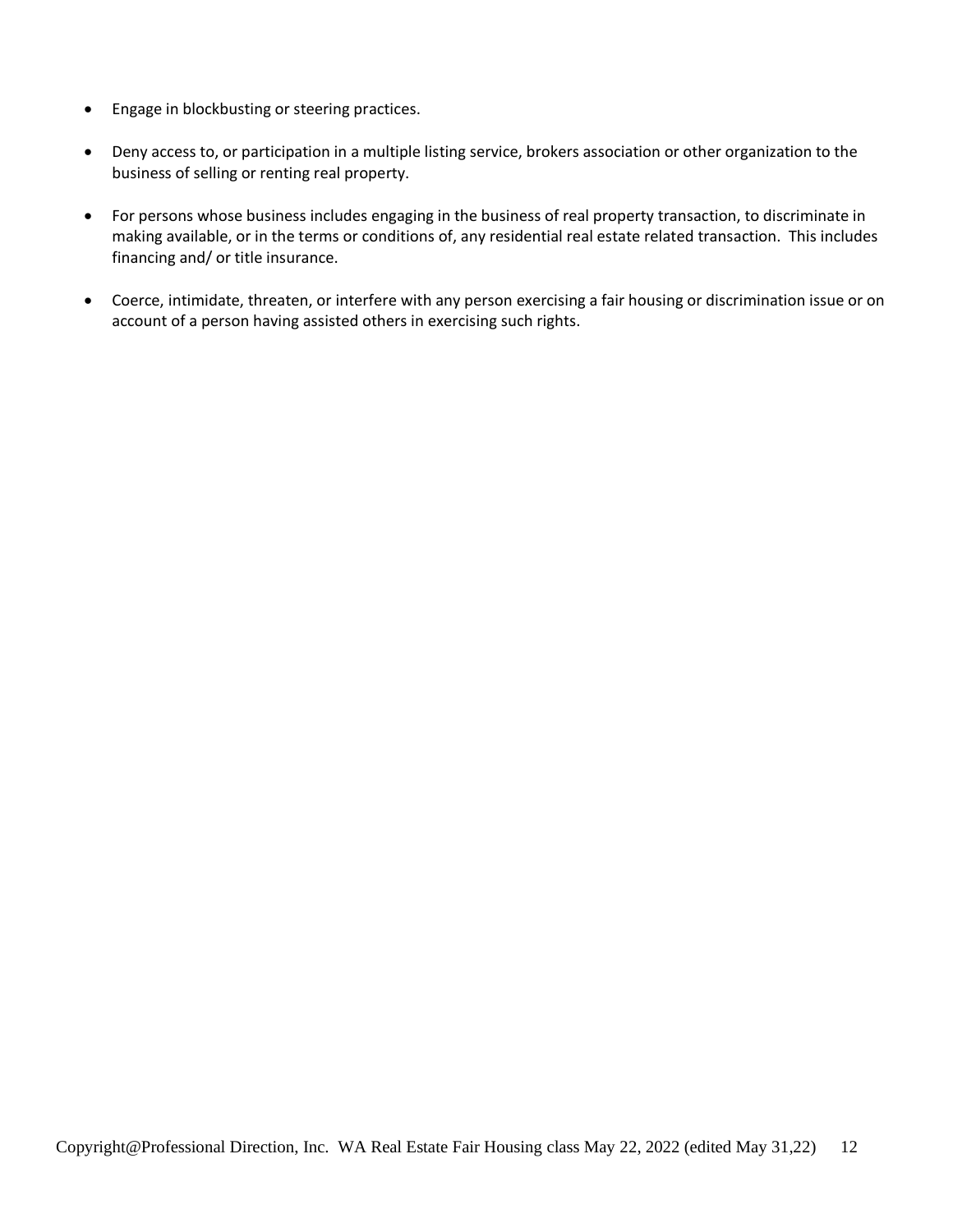## **Language Barriers and Challenges**

During the 2015-2016 school year, the approximately 130,000 students who were identified as eligible for Washington State's Transitional Bilingual Instructional Program spoke more than 220 languages. According to federal data, Seattle's 98118 zip code is home to speakers of 78 languages. More than any other zip code.

Washington state has a very diverse population. Not only is there a large percentage of our clients who speak English as a second language, but we use a whole new vocabulary in this profession. This can be the reason for some communication challenges in real estate transactions.

*Example: I was reminded of this when I was watching a band the other night sing the Los Lobos song, LaBamba. The singer introduced the song as his favorite since he was 4 years old in the bathtub. He proceeded to sing it with what he thought the lyrics were at that age. Is it a song about bathing in the tub or playing with mom and bubbles? Is it a song about love? What language are the lyrics written? Most of us have heard the song, and yet, most of us do not know the real lyrics. That evening the whole room was singing along with whatever they thought the lyrics were.*

*Here is a list of misunderstood lines I found online from the song sung in Spanish. We want to have fun and sing and fit in... but sometimes we just don't! We can just pretend we understand.*

*Fa la la la la la bamba (Para bailar La Bamba) I call my mama La Bamba (Para bailar La Bamba) Oh, pizza day, oh pizza day, oh pizza day (Pro ti sere, por ti sere, por ti sere) So, it can't be done, it can't be done (Soy capitan, soy capitan)*

There are thousands of examples of misunderstood lyrics, and it seems most of them are in English. The entire message can be completely twisted or hidden behind what is being said. Communication can be difficult especially in real estate transactions with legal topics and vocabulary along with the stress of the transaction.

In the real estate industry, we work with people who are from many other countries and communicate in a variety of languages. We can't overlook that there are people that can't speak or hear. No matter what language, cultural background, or disability, people have the right to be treated fairly in real estate.

As with other challenges customers might have, ask the clients if they want some accommodation to help them understand.

ASK clients and prospects how they would like help to bridge any communication gap. The forms and legal issues can be difficult to explain.

- Don't make assumptions that they do or don't understand. Ask them.
- You are using new vocabulary that is misunderstood by most clients.
- Listen and ask what you can help provide to bridge the gap.
- Provide materials, if possible, in another language.
- Treat all parties in a transaction fairly. If there are two signers, both should have understanding.
- Ask parties if they would like or need translation.
- Speak slowly.
- Use an app on your phone to translate phrases or words to connect.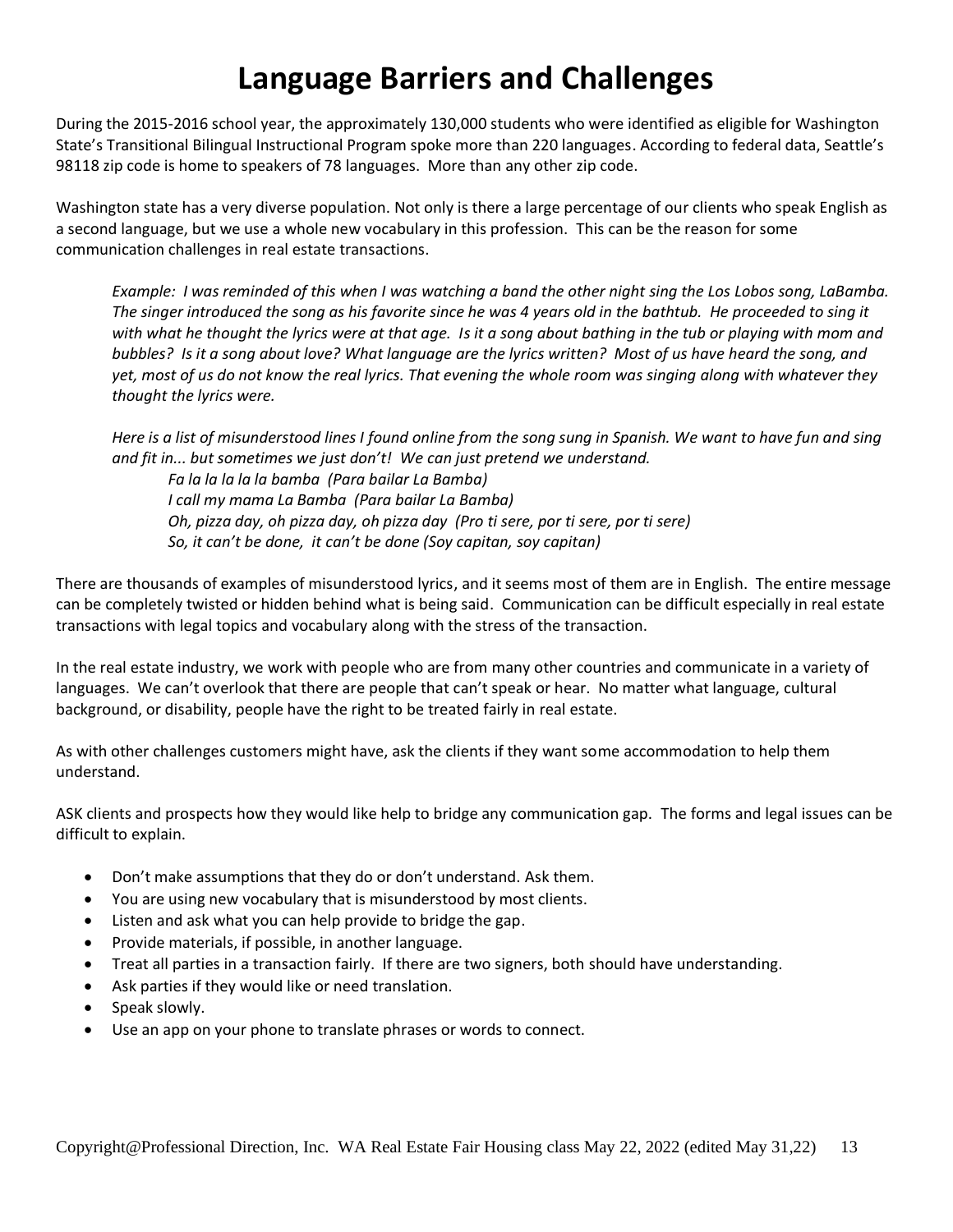## **The Importance of Pronouns**

Gendered language is deeply embedded in the way we communicate. It is so ingrained that we often don't notice when it's used. It includes words used to describe a person, most apparently by the pronouns we use for people when we are talking about them, but not directly to them. Pronouns are used to describe people or things without having to use their name or identify them by sex.

It is not always possible to accurately determine a person's gender or gender identity by appearance or name. Different gender identities exist, and people use varied pronouns corresponding with their gender identity. This can often offend people who do not identify with the pronoun used to identify them. People can perceive that you aren't recognizing who they are.

Gender pronouns are a small part of a person's gender expression. Not everyone fits into the categories we use as a basis to determine one's gender. Continually using the wrong pronoun intentionally can result in harmful impacts to that person, your relationship with them, and to the morale of your whole team.

For many people, it may seem insignificant to worry about pronouns if their gender identity is aligned with both their gender expression and society's traditional expectations around gender. Acknowledging how gender impacts our relationships and how we treat one another underscores the importance of using accurate language to honor people as their full selves and supports our efforts to question and interrogate systems of power.

The most commonly used gender pronouns include but are not limited to *she/her, he/him, and they/them.* The pronoun, they, has been used as a plural for a number of people. It is now being used as an alternative to she or he. Over time there may be other pronouns in common use. If it is not clear which set of pronouns someone uses and you anticipate working with this person, it's important to have this information moving forward. A simple way of learning someone's pronouns is to offer yours in your introduction along with asking for theirs. Sharing your pronouns when asking helps to avoid assumptions.

*EXAMPLE: A person says, "I went to the lender this morning and they told me my credit and income will qualify me to purchase that home." If it's unclear what pronouns someone uses and you aren't able to ask, use "they" pronouns until you know or simply refer to them by their name; "Helen was just here but Helen ended up leaving early."*

Mistakes happen. Even with the best intentions you may misgender someone. If that happens apologize, correct yourself, and move on.

- Get to know people's names. I often repeat mine. "I'm Natalie... What was your first name, again?"
- Avoid assumptions
- Make it a routine to ask others what pronouns they use and to share your own pronouns during introductions at meetings or when encountering someone for the first time.
- Add your pronouns to your email signature or business cards.
- When developing forms capturing personal or demographic information, provide an optional space to capture a person's pronouns for future reference.
- Normalize the acknowledgement and importance of using a person's correct pronouns.

Adapted from the Seattle Office of Civil Rights Nov 2021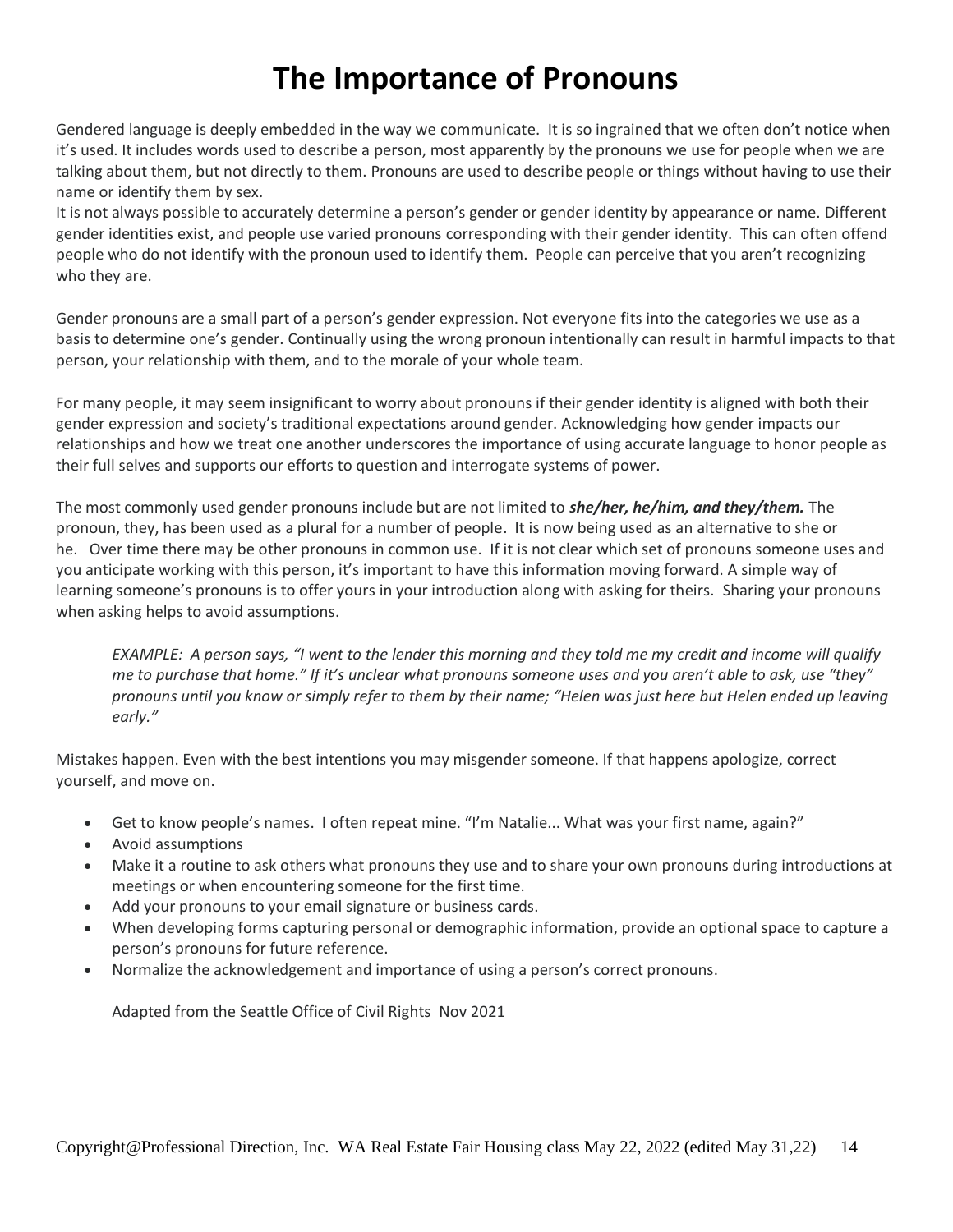## **Choosing Buyers based on "Love Letters"**

Whether using a poem, photo collage or a love letter, buyers are trying to "promote" their offers to the sellers. Especially when the market heats up and buyers may be competing with other offers that may even be higher, writing a personal letter to appeal emotionally to the sellers to accept the buyers offer is becoming more common. The love letter is an attempt to entice the seller into accepting an offer based on factors that have nothing to do with the purchase and sale agreement or the ability of a purchaser to close on the transaction.

Laws proposed in Washington and Oregon have been written to stop the love letters but have not passed for a number of reasons. If the "love letters" result in harmful discrimination, there is a violation.

Though it may appear innocent enough, the love letters can encourage a seller to discriminate when choosing a buyer for their home. The seller and the real estate agents must not violate anti-discrimination laws. Homeowners selling their home cannot legally choose one buyer over another based on a protected class. Protected classes are NOT "minorities." EVERY person falls under protected classes.

The sellers cannot freely "choose" the buyer. There are federal, state, and local discrimination laws. Washington laws cover the commercial and land transactions. The seller violates discrimination law when they show a limitation, preference, discrimination, or disparate treatment when they choose a buyer for a property.

Here are examples that could be challenged by a buyer who did not get the property. The real estate broker or managing broker must follow fair housing and anti-discrimination laws according to license law. A broker cannot just turn their head when negotiating transactions knowing that there is discrimination happening at the dining room table!

- A single man who wanted to buy a house within good commuting distance to work. He wrote about his dedication to work. The sellers told their agent that they preferred to sell only to a "family" because they thought their house was perfect for bringing up their own family. That would be showing a preference to selling to a family.
- Two women who exchanged vows in a same- sex marriage in Washington State. They identified that they are taking title as a married couple. Their letter included photos of their wedding. They lost out to a heterosexual couple because the sellers did not believe in same sex marriage because of their religion. That would be discrimination.
- A proud immigrant family has an accent and a name that is often mispronounced. Their letter emphasized their love of the house and the neighborhood. The sellers did not want to change the neighborhood by selling to an immigrant. That would be an example of discrimination.
- The buyers wrote a letter with photos of the family around their horse. The sellers who own acreage and horses chose them because they liked the family and they have a horse. The other offer did not have a photo of a family and their horses. Is that disparate treatment?
- The sellers are originally from France. They chose one offer because the buyers are also French. Their offer included French wine and a book of French poems. They turned down the higher offer from the other buyer because they are from Spain. That is showing a preference.

If a single woman, a gay couple with no kids, a man who will not have children, or a senior are bypassed because the seller goes with emotion and chooses the "family," the seller would be discriminating against the other buyers who have just as much right to purchase the property. Many times, the letters include photos of the family and their pooch. The sellers could be encouraged to discriminate based on race, color, religion, sex, national origin, familial status, or disability based on the photo or other protected classes.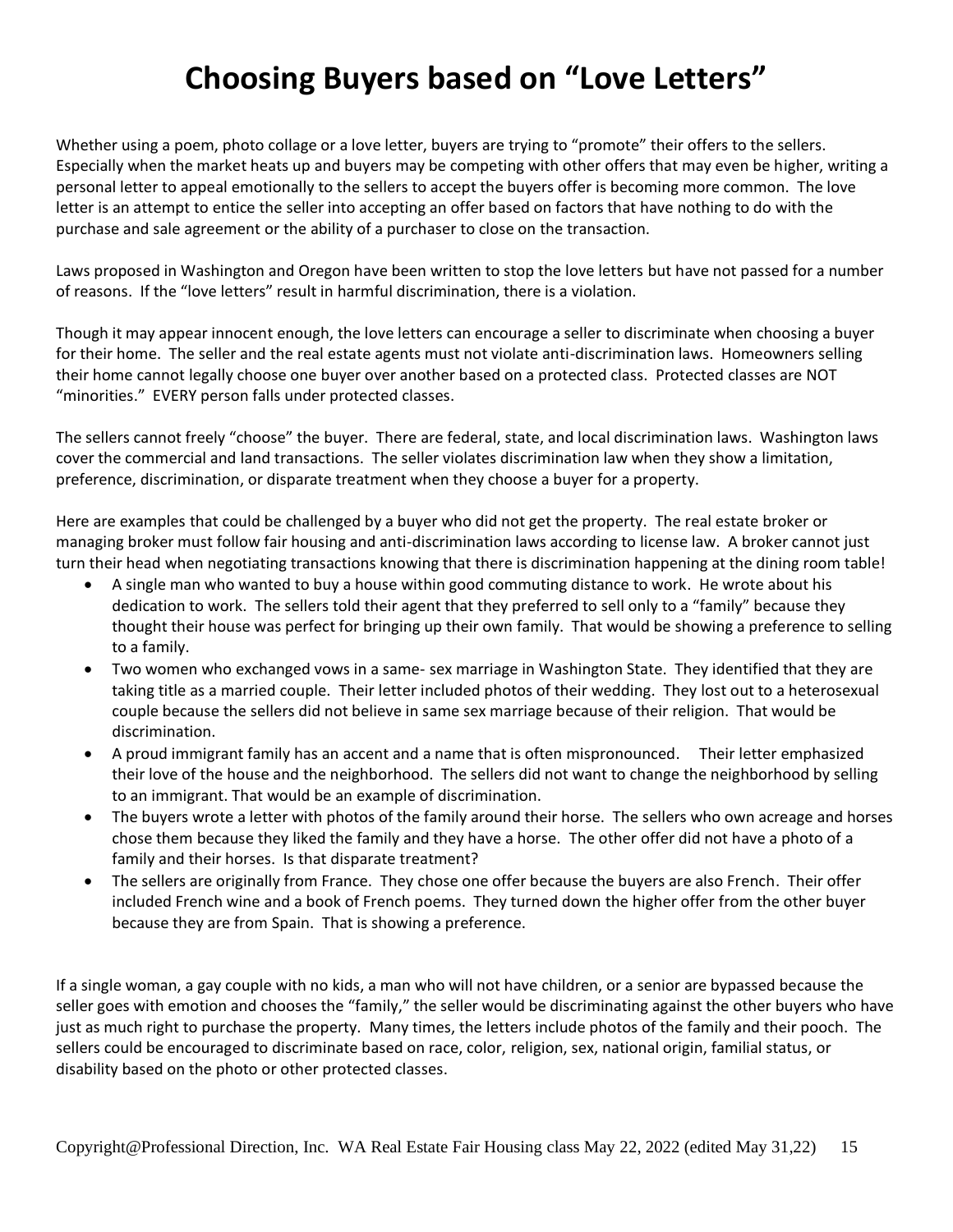Sometimes real estate agents believe that they have an obligation to obey the desires of the client. If that client is asking the agent to participate in or have knowledge of discriminatory conduct, the agent should not continue representing the client. The agent has NO OBLIGATION to continue the agency relationship of a seller who is intending to discriminate.

Flip the story over. Are the letters discriminatory? Consider how often a real estate agent would encourage letters or photos from buyers that originate from another country, are disabled, have religious beliefs maybe shown by their garment, are LBGTQ, sit in a wheelchair, or are a different skin color from the sellers? Consider… if they all would be treated equally and their "love letters" considered fairly!

The sellers often think that they are protecting their neighborhood because one of the buyers looks "shady." The family behind the "perfect love letter" has their share of problems. The husband could be abusive, the son could be a registered sex offender, the daughter is dealing drugs, and the mom likes to "shop" in neighbor's houses.

The buyers that lost the property have the right to file a case of discrimination. Anyone can file a case of discrimination and then the real estate agents and their clients are in a position to defend their actions.

As a listing agent, if you pass the letter on to the sellers, then you are giving them a reason to discriminate and you are put in a situation to have discussions about the people making the offers. It is a violation to discuss the background of the people who are making the offer. The sellers may not understand the laws. Real estate agents have a duty to understand the laws and cannot claim "ignorance" when it comes to fair housing.

It is important for real estate agents to know the laws and instruct the sellers to "Choose the Paper .. not the People" when choosing a buyer for the property.

## **Staging or Preparing Properties to Sell**

When a seller gets ready to list a home for sale, it is now a property on the market. It is not the same as when the seller resided there as "home." Whether a seller prepares the home or a listing broker hires a "stager," the property should be marketed so that the seller is not making a statement as to who they will sell or not sell to. Professional stagers and sellers typically don't understand the fair housing laws.

People of all races, sexual orientation, color, religions, familial status, military status, or cultural background, for example, will be previewing the property and possibly making an offer. Everyone has the right to purchase property regardless of their status under the discrimination laws.

*EXAMPLE: A builder with plats throughout the county hires a professional stager for the model homes. When staging a home in one neighborhood, they fill the house with family trinkets and photos depending on the neighborhood composition. If the home is in one area of town, the family photos in every room show a family from one particular country because, as the stager says, they typically will be recruited by a tech company. At the other end of town, the photos show a white family in basically the same model home. This could be a violation.*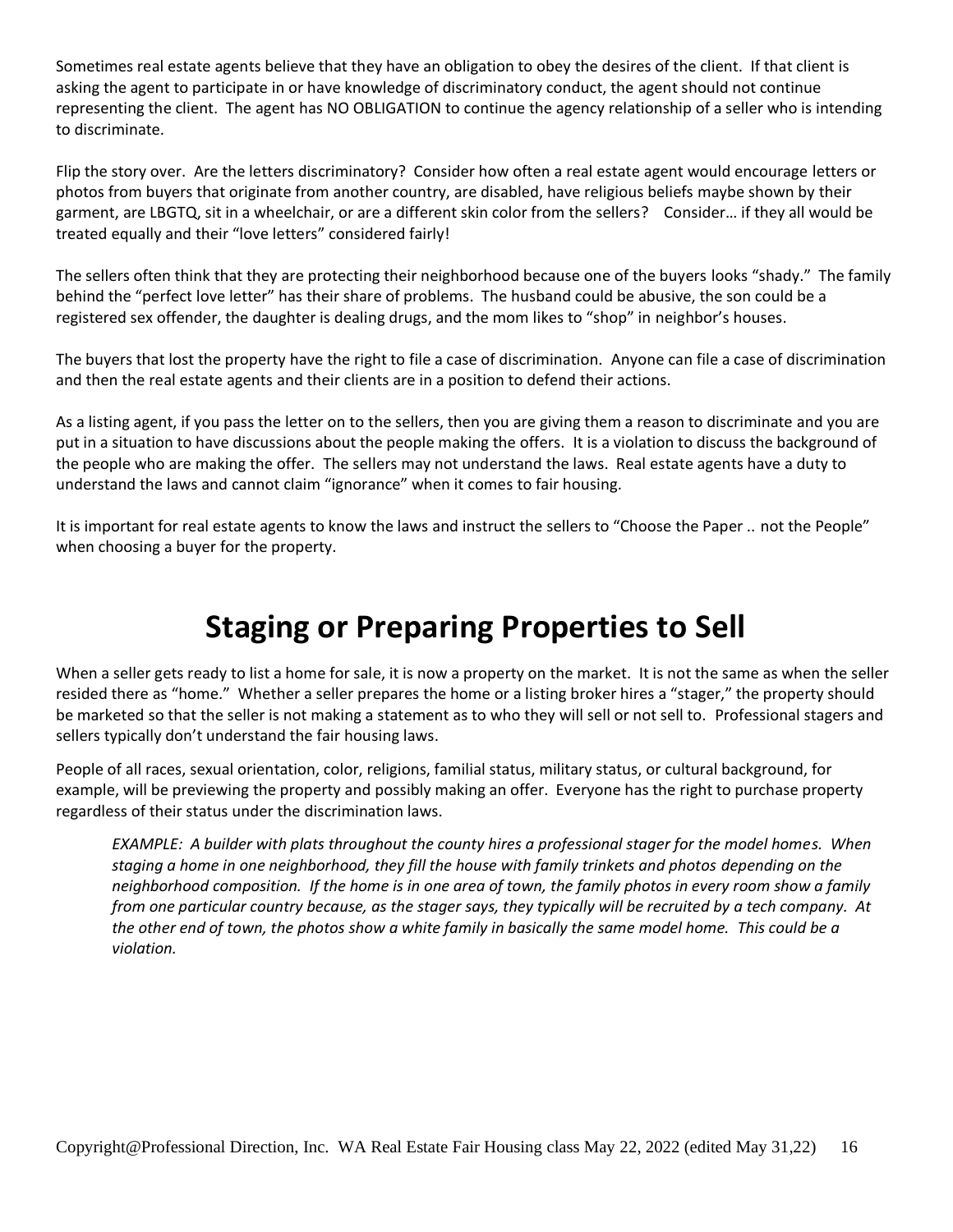## **Advertising Properties for Sale or Rent**

Most real estate agents know that advertising properties for sale cannot show any kind of discrimination. There are words that they cannot say in the listings that target or discourage prospects.

Where is the list of words? THERE IS NO LIST!. The fair housing and anti discrimination laws do not include a list of "forbidden" words! If a word in an advertisement shows a limitation, preference, disparate treatment or discrimination, it cannot be used to advertise property for sale or rent.

This would include photos. For example, a builder violates the law if the photos in the advertisements show only one type of prospective buyer.

## **Discriminatory Provisions in Documents**

There used to be restrictive covenants in deeds. In 1948 one of the first laws to stop discrimination in land use was found in Shelley v. Kraemer. The U.S. Supreme Court held that state court enforcement of a private racially restrictive covenant constituted a sufficient "government involvement" so as to violate the equal protection clause of the Fourteenth Amendment. Therefore, persons could not use the court system to enforce racial deed restrictions. The Washington state legislature found that some real property deeds and other written instruments contain discriminatory covenants and restrictions that are contrary to public policy and are void. If a written instrument contains a provision that is void by reason of discrimination, the owner, occupant, or tenant of the property may cause it to be stricken from the public records by bringing an action in superior court.

The Seattle civil rights and labor history project at the University of Washington has published historical segregation maps, and racial covenants location, and the current research being conducted to locate the racist deed restrictions that still exist. The results are expected in 2022-2023. They publish the restrictive covenant modification form to strike the language from deeds.

*EXAMPLE: Greer wanted to purchase a home in Real Plain Estates. But the CCR's are specific that people that from his background cannot own property in that development. So, can Greer still buy the house? Yet, many deed restrictions remain on the books but they are not enforceable. If you come across one, contact your title company representative.*

## **Steering people to or away from a Neighborhood**

Buyers have the right to choose where they choose to live. It is not up to the real estate broker to steer a buyer to a neighborhood that might appear to match their personality or background. The broker cannot also steer them away from neighborhoods that the broker might think would not be a "good fit." Never make assumptions about what the buyers would like or not. Ask the buyers to make a list of where they want to live, what they are looking for in amenities in the neighborhood, and what type of house they picture.

*EXAMPLE: Bruce and Julie are Jewish and are going to raise their kids in the Jewish faith. The real estate broker should ask where they want to live instead of assuming that they want to live within 3 miles of a Jewish temple.*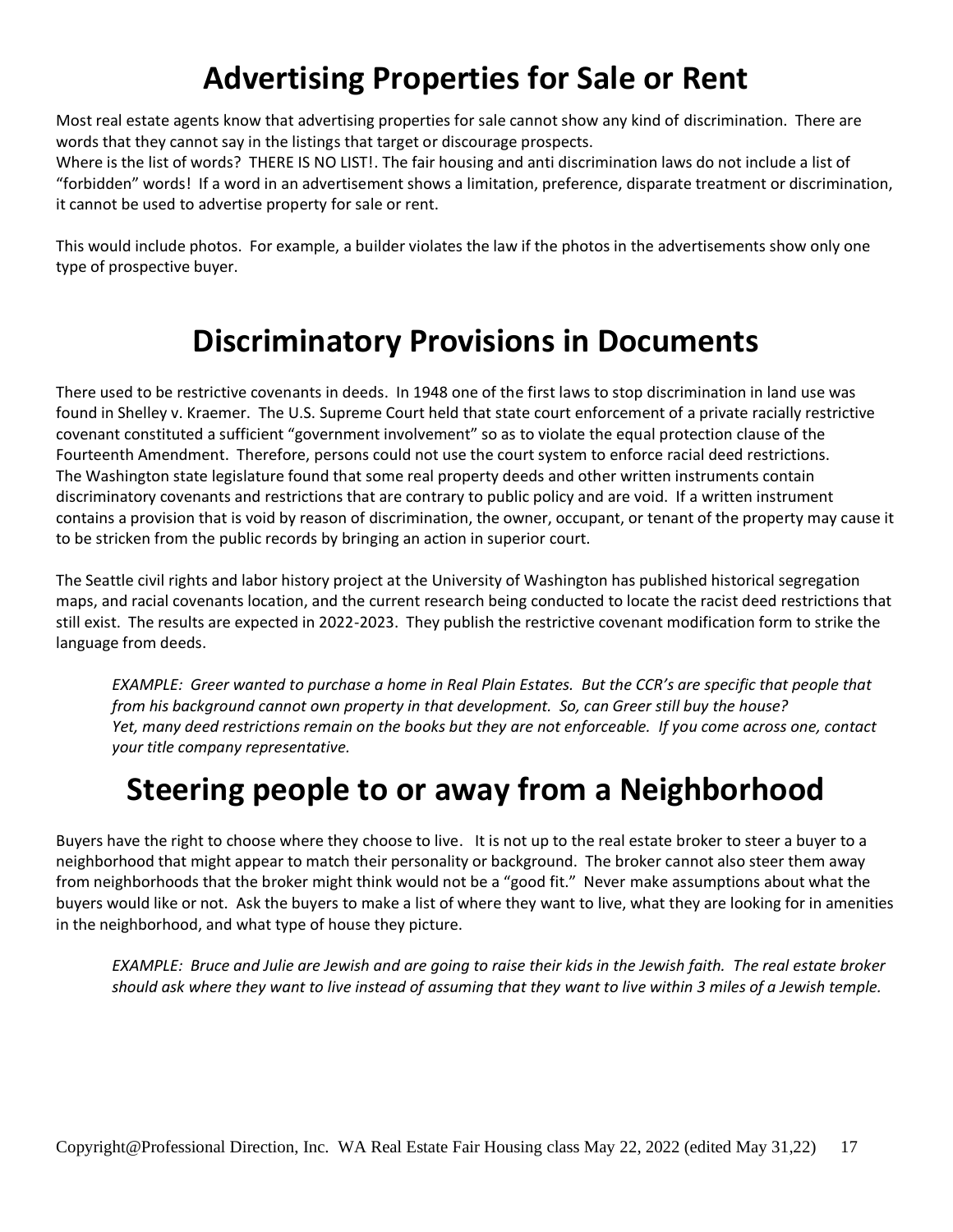## **Difficult Situations for Brokers involving Discrimination**

When you work as a real estate broker, there can be times that a prospect may say or engage in conduct that is in violation of the discrimination laws. It can be a difficult situation.

Most importantly, a real estate broker should not ignore any comment or activity they are aware of that could show a limitation or a preference toward a potential buyer or tenant. Brokers have been heard to make comments that appear to align their marketing and negotiation with the seller's or landlord's bias. These comments would be a possible violation of the discrimination laws. The type of excuses that brokers use for working with clients that wish to discriminate could include ones similar to:

- The seller will change their mind once they see the offers. If they get a very high offer from one of "those people" they will realize that it is hard to turn down money and they will forget that they said that. So, the broker takes the listing.
- The landlord does not want families with more than one child, but it is a small house. The property manager takes the listing and, in the advertising, makes it clear that there is only one bedroom naming the other rooms differently to avoid dealing with a large family.
- The seller wants parents to raise their children in this neighborhood just like the seller did 30 years ago. The real estate broker assures that with the large size of the house and school nearby that the buyers will be a family.
- A commercial broker with a retail space available is told by the owner that they do not want any foreigners operating businesses in the properties he/she owns. "Just give them reasons to go away," he/she says. The broker lists the property for rent and tells other brokers to avoid showing to certain people.

The common reply by these brokers is that "no one would find out." But, if a lawsuit is filed, there will be depositions and discovery that will most likely reveal the seller or landlord bias. Note, in the prohibitions, these types of situations are listed as violations. You do not get a "free pass" because you represent the clients.

*EXAMPLE: It is a violation of the federal and state laws when you speed down the highway. You could be charged by the courts if you are given a ticket by a police officer. But, what if you do not get a ticket? Did you still violate the law? It is the same for discrimination. Whether you are caught or not, you are still violating a law whether you are caught or not.*

The best practice is to choose to not work with a client who has expressed an intention to discrimination in the sale or renting of any property.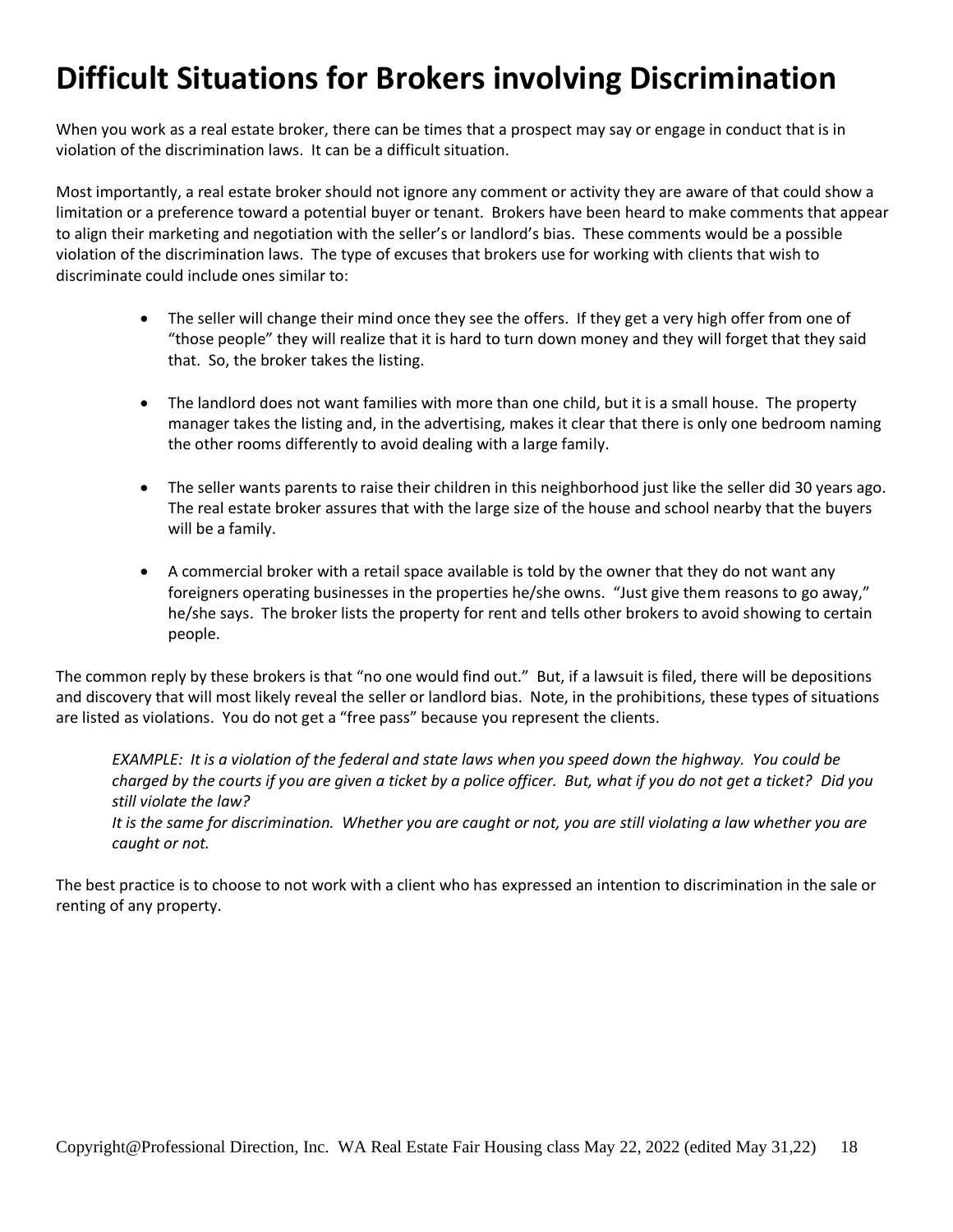## **History of Fair Housing**

Not surprisingly, the beginning of housing discrimination in America can be traced to the first colonial settlements. Over the years, the laws have changed to give people the ability to own and sell property regardless of their background.

The Civil Rights Act of 1866 was the first United States federal law to define citizenship and affirm that all citizens are equally protected by the law. It was mainly intended, in the wake of the American Civil War, to protect the civil rights of persons of African descent born in or brought to the United States.

The Civil Rights Act of 1866 was the first United States federal law to define citizenship and affirm that all citizens are equally protected by the law. It declared that all persons born in the United States to be citizens, "without distinction of race or color, or previous condition of slavery or involuntary servitude." The Civil Rights Act of 1866 also said that any citizen has the same right that a white citizen to make and enforce contracts, sue and be sued, give evidence in court, and inherit, purchase, lease, sell, hold, and convey real and personal property. Additionally, the act guaranteed to all citizens the "full and equal benefit of all laws and proceedings for the security of person and property, as is enjoyed by white citizens, and ... like punishment, pains, and penalties..."

This is still used in the courts because it guarantees that any citizen has the right to own property. It does not distinguish only housing.

The Plessy v. Ferguson case was a landmark 1896 one in our country taking the case to the courts. The U.S. Supreme Court decision upheld the constitutionality of racial segregation under the "separate but equal" doctrine. The case stemmed from an 1892 incident in which African American train passenger, Homer Plessy, refused to sit in a car for Black people. The court made segregation legal.

### *It took almost 60 years for the courts to reverse the decision.*

It is important to note that discrimination in housing over a century ago, was certainly not limited to African Americans. Other minorities, immigrants, and religious groups were commonly discriminated against, as were women.

In 1954, the U.S. Supreme Court rendered its landmark decision in Brown v. Board of Education, reversing the "separate but equal" decision in Plessy. The Brown case outlawed segregation in schools and marked the beginning of the end of the era of legalized segregation.

In November 1962 President Kennedy signed an executive order, entitled "Equal Opportunity in Housing" prohibiting discrimination in housing that is owned, operated, or assisted by the federal government. The order required federal agencies to take action to prevent discrimination based upon race, color, creed, or national origin. It had limited impact on the housing market as it focused on the Federal Government housing programs.

Two years later, Congress enacted Title VI to the Civil Rights Act of 1964, which prohibited discrimination in programs receiving federal financial assistance. Once again, this Act had little effect since it did not prohibit discrimination in the private housing market.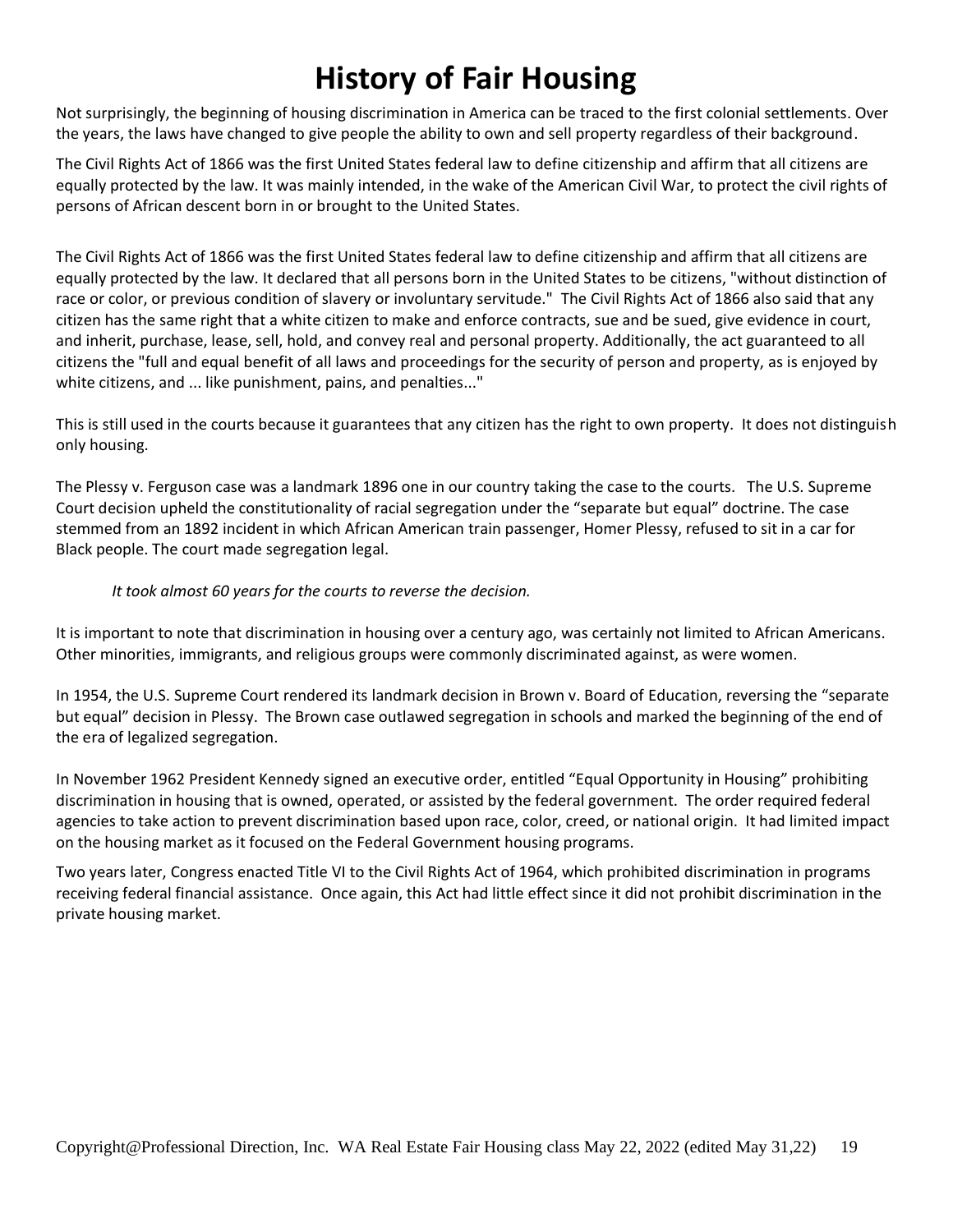## **How People were Discriminated Against in the Past**

During the mid century, families looking for a place to live faced blatant discrimination because they were black, Polish, and Jewish, for example, from landlords, sellers, real estate brokers, and community associations. They were denied housing in neighborhoods of their choice. Because of this, there was residential segregation in metropolitan areas across the country. There were policies and practices that intentionally discriminated against people because of their color or race or religion… and many other reasons.

Blockbusting, steering, and redlining were common practices in the past. They are all violations of Fair Housing laws. There are times, even today, that people in the real estate industry still practice them.

### **Blockbusting**

The Fair Housing Act provides that it is unlawful for a person to engage in "blockbusting." This occurs when a person, such as a real estate broker, for profit, induces or attempts to induce a person to sell or rent a dwelling by making representations regarding the entry (or prospective entry) into the neighborhood of persons of a particular race, color, religion, sex, handicap, familial status, or national origin. Most blockbusting cases involve a real estate broker's uninvited solicitation of homeowners to sell or rent their homes. It is sometimes referred to as "panic selling." According to HUD's regulations, blockbusting occurs in the following two examples (but, of course, is not limited to these two examples):

- (1) Engaging, for profit or the availability of a profit, in conduct (including uninvited solicitations for listings) which conveys to a person that a neighborhood is undergoing a change, or is about to undergo a change, in the race, color, religion, sex, handicap, familial status, or national origin of persons residing in it, in order to encourage the person to offer a dwelling for sale or rental.
- (2) Encouraging, for profit, any person to sell or rent a dwelling through assertions that the entry (or prospective entry) of persons of a particular race, color, religion, sex, familial status, or national origin, or with handicaps, can or will result in undesirable consequences for the project, neighborhood or community, such as a lowering of property values, an increase in criminal or antisocial behavior, or a decline in the quality of schools or other services or facilities.

*Example: Bill Broker tells homeowners that this is the time to sell because the neighborhood is changing and/or the gang activity is increasing. Can you see how this is "blockbusting?"*

### **Steering**

Steering is a practice whereby a real estate agent influences a person's housing choice based on prohibited criteria. The classic example is that of directing minority or all minority neighborhoods.

*EXAMPLE: Steve Broker assumes his clients would "feel more comfortable" in certain areas because others of their background live there. Maybe his clients are Jewish and he directs them to neighborhoods near the synagogue where other Jewish people are living. Is this steering?*

### **Redlining**

The practice of denying loans or restricting their number for areas of a community is an illegal activity. In the past, lenders would refuse to make loans in certain neighborhoods by drawing red lines on a map. They were doing this to discriminate.

The Home Mortgage Disclosure Act deals with the enforcement of federal laws against redlining. Large lenders must make annual reports on loans that they originated or purchased and includes the location by census tract. It may alert the investigators to potential redlining.

*EXAMPLE: There was a bank years ago that was located on an island. Only a mile away the neighborhood was not as exclusive and the bank did not have loans there. Their portfolio was filled with only loans from expensive homes on the island.*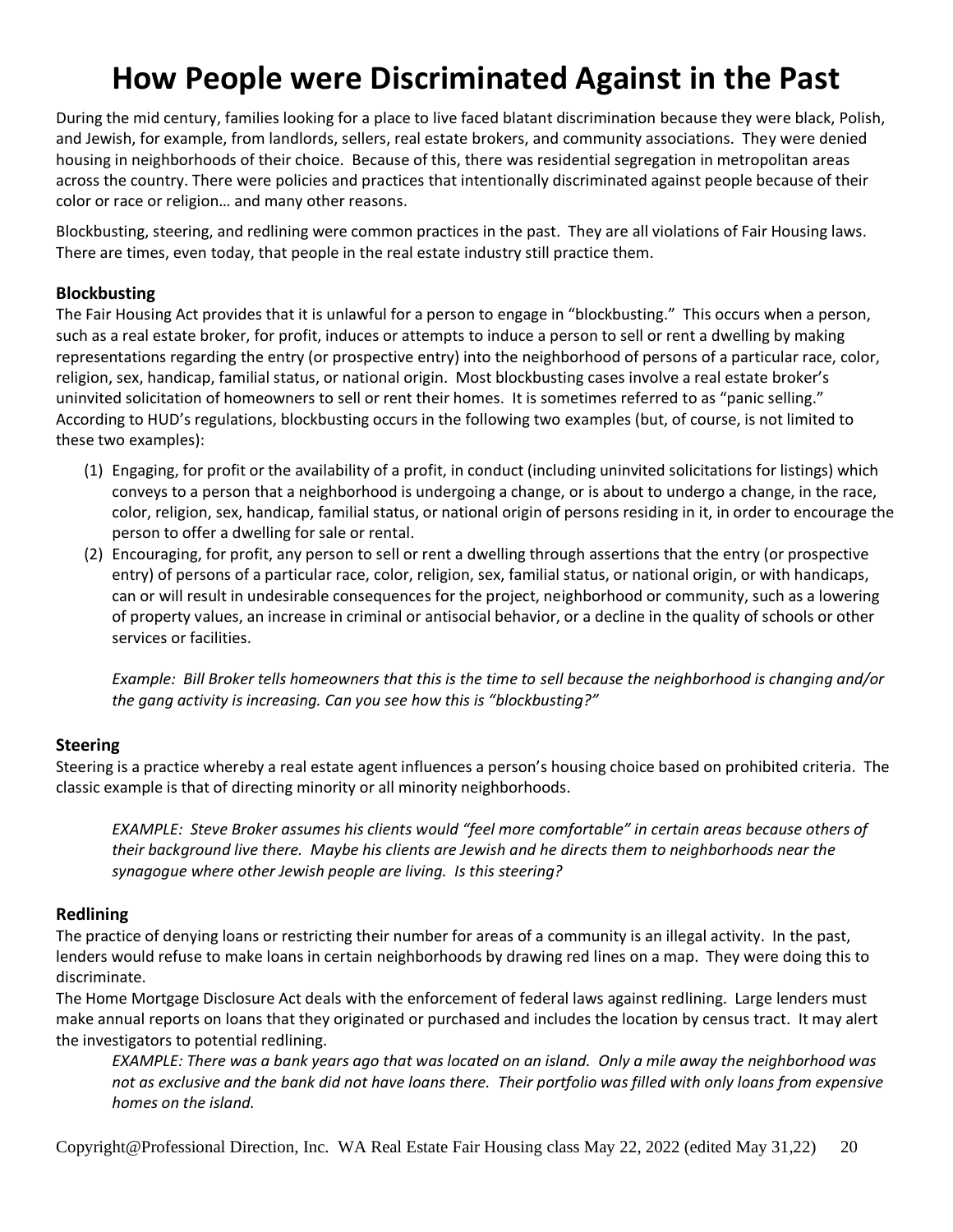## **Do you Remember 1968?**

Historians look at the 1968 as a turning point in US history. It was a tumultuous year in our country.

Where were you at that time? Were you born yet? Did you read about this time in your history books? Were you in grade school barely understanding the chaos on the television? Did you attend any protests for racial equality or antiwar? Did you watch it on television and newspapers?

Did you experience discrimination?

News during that time was primarily broadcast on NBC with the Huntley-Brinkley report and Walter Cronkite on CBC. In contrast, the prime time shows consisted of Bonanza, Here's Lucy, Laugh-in, Julia (first series staring an African-American woman in a non-stereotypical role as a widowed single mom), and Beverly Hillbillies to name a few of the top ten. Television was now broadcast into many homes in color.

Probably a third of the brokers taking this were young adults in 1968. The look at discrimination differently than their parents. They might have been part of the protests. They might have felt like they could make a difference.

In some cases, older adults in 1968 didn't know better. They had grown up in a culture where discrimination was prevalent. Many of them over the years watched our culture change and doors open. Others might have felt that it was negatively impacting them. It was a tumultuous time.

Our youngest real estate licensees who read about 1968 in a history book might watch the news today and not realize the news of the past included fears of a continued Vietnam war, a possible nuclear war, a difficult political climate, and turmoil in the country.

*I* met a young couple in their 30's when at the musical play "Hair" in 2021 in California. I asked them if they have *ever seen or met a "hippie?" They said that they read about hippies in their history book. I'm a baby-boomer with hippies in my family so I have a totally different experience and perception when I hear the term, "hippie." The common definition of a hippie is a young person who rejects the norms of established society by dressing unconventionally or favoring communal living and advocates a nonviolent ethic broadly. They were identified by*  long hair, colorful clothes, and professing freedom. Some thought they were young people that smoked pot and *did drugs. Any definition of a hippie is a loose one. A discussion of what was a "hippie" could go on for hours with people of different ages and backgrounds.*

*My experience with "hippies" is different from someone reading about them in a history book. I had a brother and sister who were both considered hippies. Our father was a Navy Captain who could not understand hippies at home or on television.* 

Our own connection with history lends to our perspective to the events of today.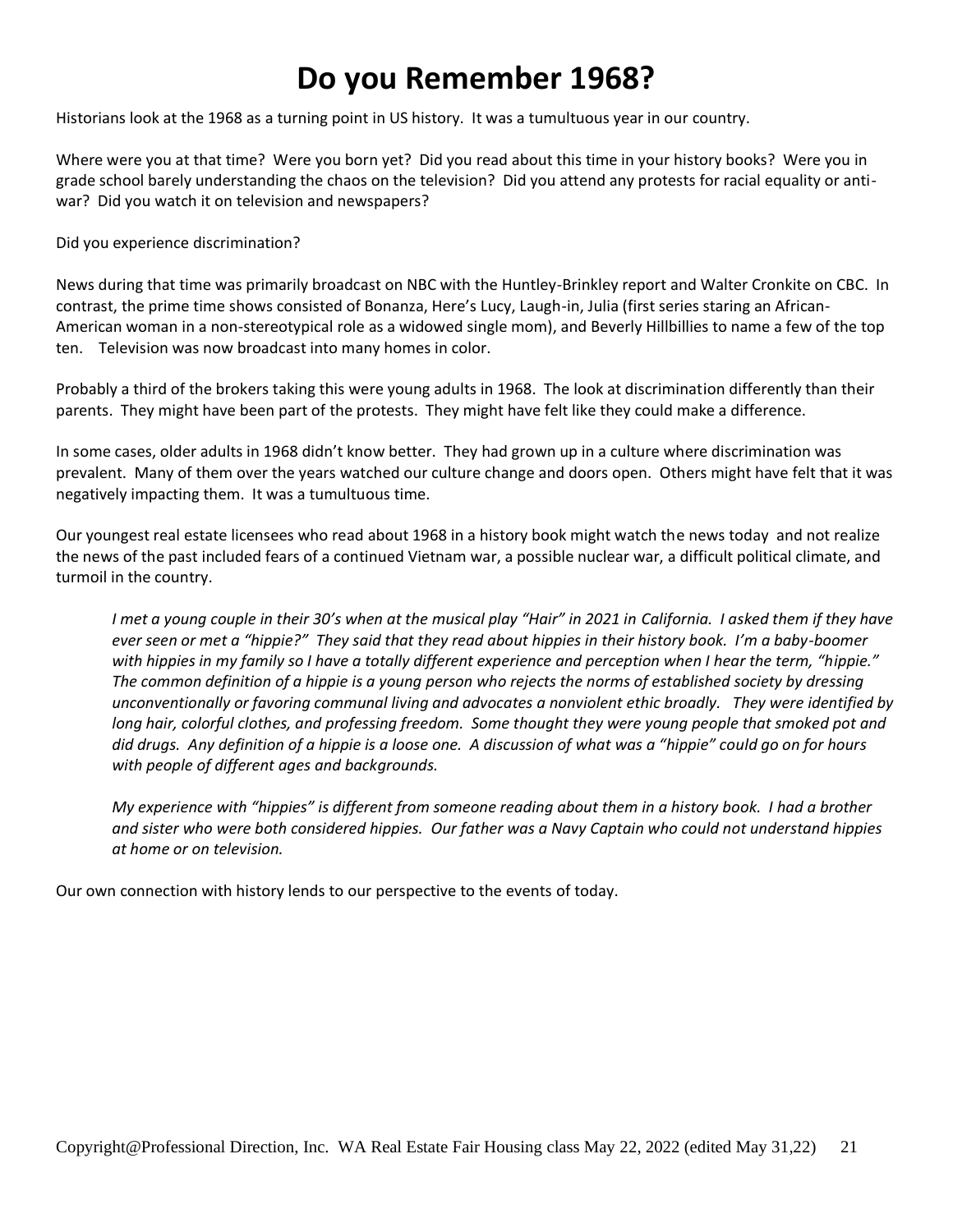## **Notable Events in US History during 1968**

Chaos seemed to come around every corner during 1968. The Vietnam War was the first war that had cameras recording the events for families on the news every night. The Soviet army invaded and occupied Czechoslovakia reinstating Communism. North Korea captured a US surveillance ship. The US was fully engaged in the Vietnam War and protests across the country led by student activism. Senator Robert F. Kennedy was shot on the night he won the California State primary election. The Democratic National convention in Chicago was the center of protest and violence like the country had never seen putting the Yippies, Students for a Democratic Society (SDS) and the Black Panthers on the news battling police. At the Olympics, two runners were thrown off the Olympic team due to their salute to Black Power protest against racial discrimination.

And there was the Vietnam war which was extremely controversial. It was on the televisions across the country every night. Son's and fathers and brothers were dying. So many believed that the US should not have been in the war dividing the country.

Rev. Martin Luther King, Jr. was assassinated on April 4, 1968. It was an historic moment in our country. He was faced with death threats for over a decade as he fought for civil rights. His funeral was one of the largest for a private citizen in the US. Afterwards, there were riots across the country. The anti-war movement and civil rights were the reason for protests that in many cases turned violent.

During the midst of the unrest, President Lydon Johnson signed the Civil Rights Act of 1968 as a memorial to Dr. King's life work and wished to have the Federal Fair Housing Act passed prior to his funeral.

## **Buyer Sues for Discrimination**

In June 1968, the U.S. Supreme Court rendered its decision in a landmark case, Jones v. Alfred H. Mayer Co., to ban private parties from engaging in discriminatory housing policies.

Joseph Lee Jones, a black man, charged that a real estate company refused to sell him a home in a particular neighborhood due to his race. The refusal violated the provision of the Civil Rights Act of 1866 federal statute, 42 U.S.C. § 1982, that all citizens shall have the same right as is enjoyed by white citizens to purchase and lease real property. This applies to government and private discrimination.

The court was empowered to eliminate racial barriers as they constituted "badges and incidents of slavery." Black citizens were continued to be oppressed by the "relic of slavery and a badge of inferiority and they had the national right of freedom. For 100 years, society was not facing the unspoken truth of discrimination. Thus, the 1866 Act was given new life and could be used to fight racial discrimination.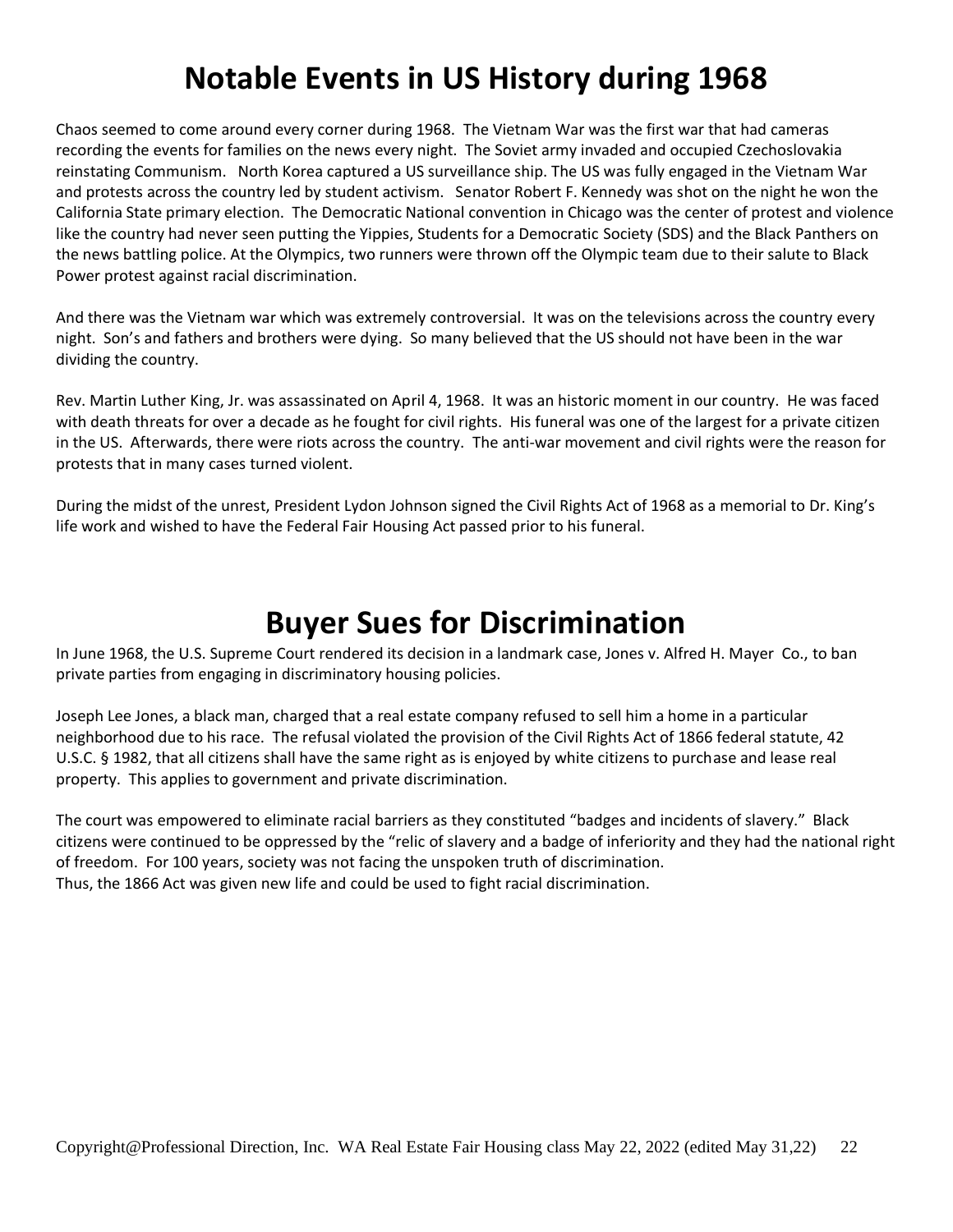## **Fair Housing Signed into Law in 1968**

The year 1968 is considered the birth of modern fair housing. In April 1968, Congress enacted the Fair Housing Act (Title VIII of the Civil Rights Act of 1968). This Act banned discrimination in most types of housing transactions on the basis of: **race, color, religion, and national origin.**

The Act also contains a variety of remedies to attack housing discrimination, including private discrimination. The Fair Housing Act outlaws a variety of private discriminatory acts, including refusal to rent or sell, discrimination in the terms of sale or rental, blockbusting, and discrimination in advertising and in the use of real estate services.

## **Fair Housing Amendments Act adds Protected Classes and Enforcement**

In 1974, the Fair Housing Act was expanded to **include prohibition of gender discrimination, and Section 8 programs.** On September 13, 1988, former President Ronald Reagan signed the Fair Housing Amendments Act of 1988 to expand the coverage of the Fair Housing Act and to enhance enforcement of the act. The amendment made major changes to Title VIII, including adding two protected classes to the Fair Housing Act: **families with children and handicapped persons.**

The Amendment also modified the administrative process for complaints, and provides that HUD has a higher degree of authority to enforce the Fair Housing Act. The Amendment removed the cap on punitive damages and increased the available damages and civil penalties.

The Amendment also extends Title VIII to other discriminatory practices, relating to real estate loans for repairs and improvements, certain secondary market activities, and real estate appraisals.

## **2020 Order adds Sexual Orientation and Gender Identity**

On June 15, 2020, the Supreme Court issued a decision in *Bostock v. Clayton Cty.,* 140 S. Ct. 1731 (2020), which held that Title VII's prohibition against sex discrimination includes sexual orientation and gender identity.

In these cases, an employer allegedly fired a long-time employee simply for being homosexual or transgender.

- Clayton County, Georgia, fired Gerald Bostock for conduct "unbecoming" a county employee shortly after he began participating in a gay recreational softball league.
- Altitude Express fired Donald Zarda days after he mentioned being gay.
- R. G. & G. R. Harris Funeral Homes fired Aimee Ste-phens, who presented as a male when she was hired, after she informed her employer that she planned to "live and work full-time as a woman."

Each employee sued, alleging sex discrimination under Title VII of the Civil Rights Act of 1964.

The court found that an employer violates Title VII when it intentionally fires an individual employee based in part on sex. It makes no difference if other factors besides the plaintiff's sex contributed to the decision or that the employer treated women as a group the same when compared to men as a group. A statutory violation occurs if an employer intentionally relies in part on an individual employee's sex when deciding to discharge the employee. Because discrimination on the basis of homosexuality or transgender status requires an employer to intentionally treat individual employees differently because of their sex, an employer who intentionally penalizes an employee for being homosexual or transgender also violates Title VII.

Following that decision on January 20, 2021, President Biden issued an executive order on preventing and combating discrimination on the basis of actual or perceived gender identity or sexual orientation.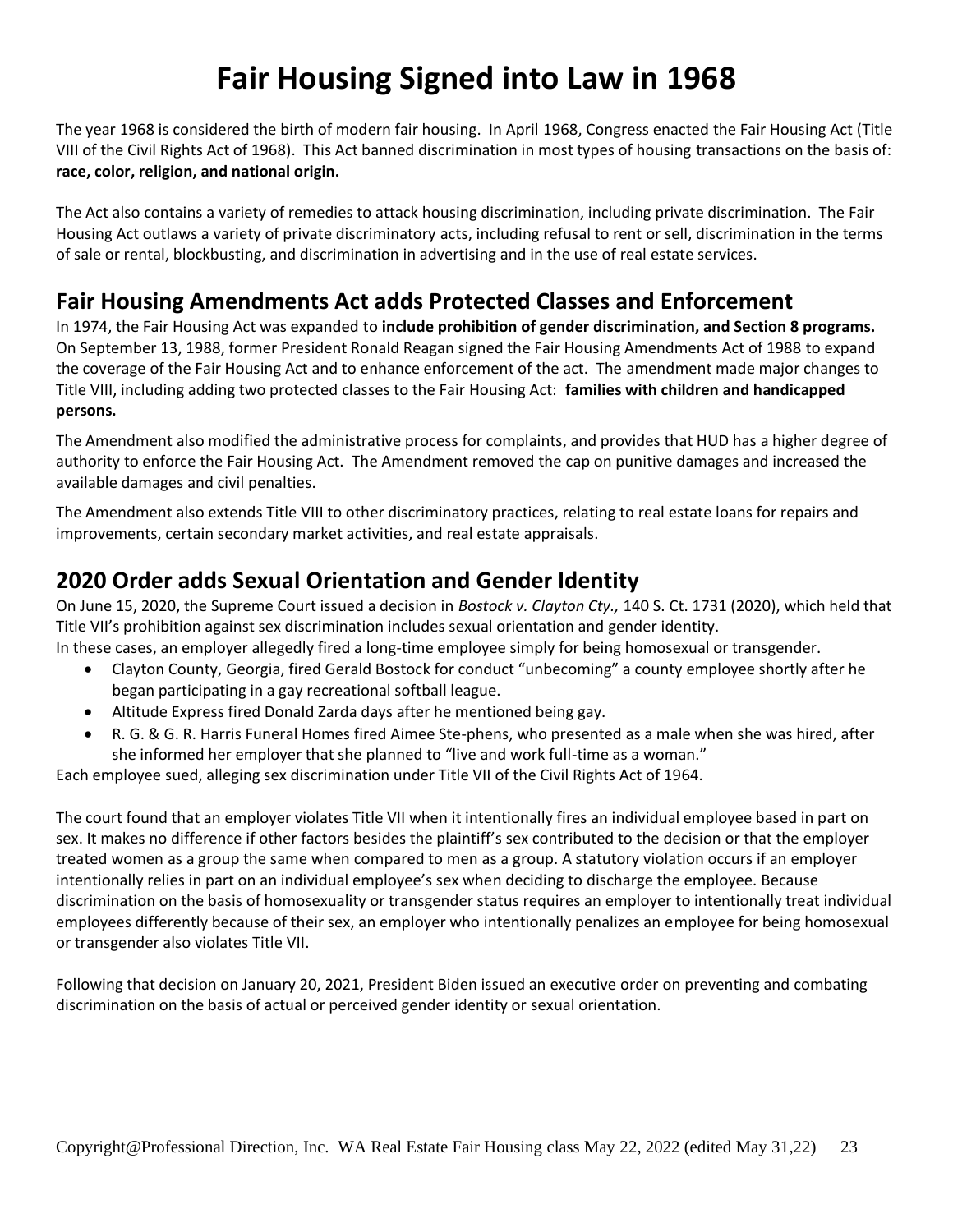## **Equal Credit Opportunity Act Passed**

Congress passed the Equal Credit Opportunity Act in 1974, which prohibited credit discrimination in housing on the basis of race, color, religion, national origin, gender or marital status, and age.

In the 1970's, various federal legislation was enacted to prohibit discrimination in federal programs, and to include additional protected classes. Congress enacted Section 504 of the Rehabilitation Act of 1973, prohibiting discrimination against handicapped persons in all federally assisted programs, including housing. Later, Congress enacted the Age Discrimination Act of 1975, which prohibited discrimination on the basis of age in programs receiving federal financial assistance. In 1980, President Carter expanded Kennedy's executive order to include gender-based discrimination, and to grant HUD additional authority to issue regulations to further fair housing in federal programs.

After the enactment of the Fair Housing Act, the U.S. Supreme Court rendered several important decisions favorable to attacking housing discrimination. In 1972, the Court held in Trafficante v. Metropolitan Life Insurance Co. that the Fair Housing Act should be broadly construed, and that HUD's interpretation of the act should be given great weight. As a tremendous practical importance, the Court also upheld the right of housing organizations and other residents to sue persons or municipalities that violated the Fair Housing Act. In 1982, the Court rendered an important decision entitled Havens Realty Corp. v. Coleman, which permitted housing organizations and "testers" to sue in racial steering cases. These court cases enable private and public organizations to investigate fair housing violations and to file actions for civil penalties and damages.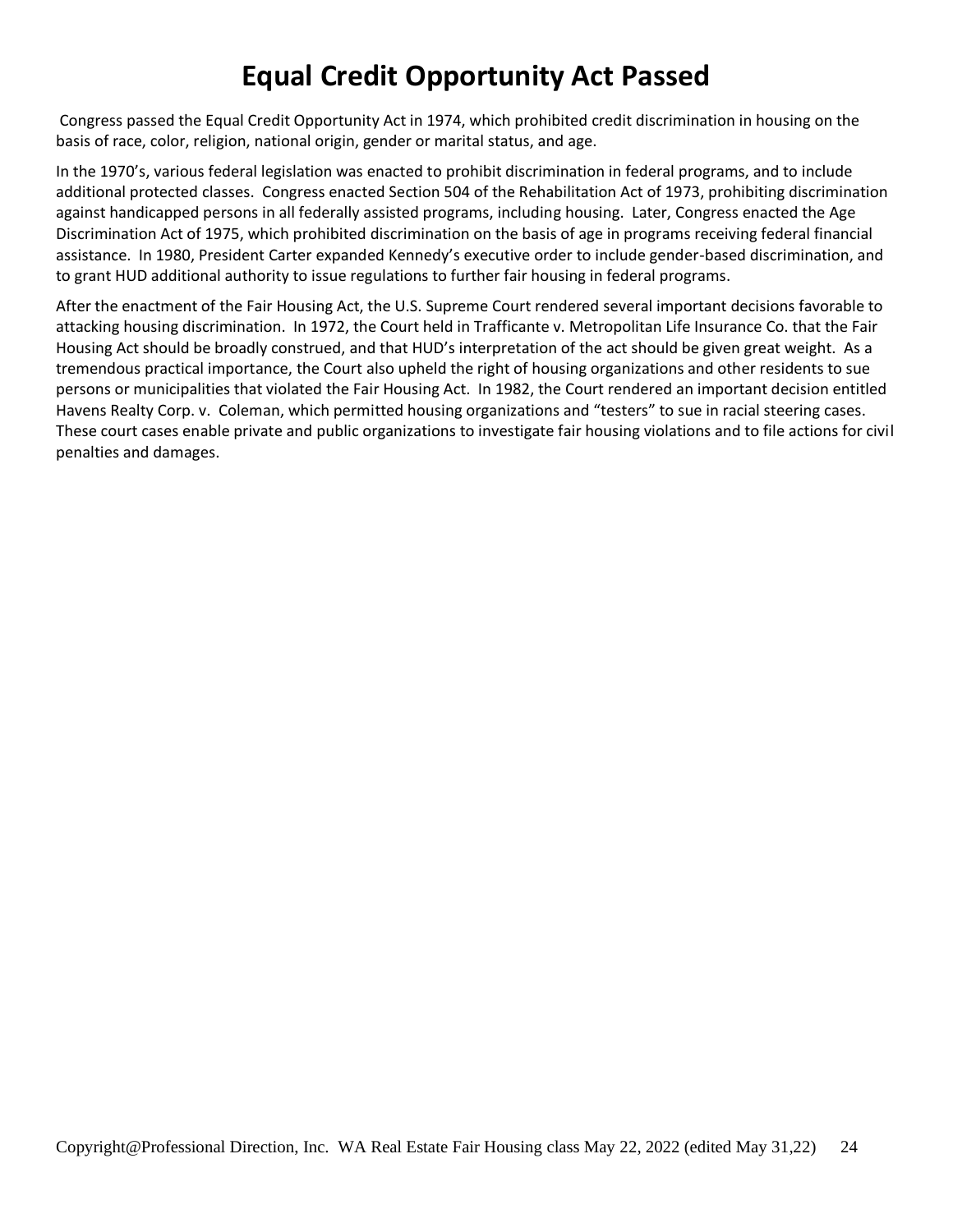## **Washington Discrimination Law**

Washington State Law in RCW 49.60 prohibits Washington Law Against Discrimination (WLAD) in employment, credit, and insurance transactions, in public resort accommodation or amusement and in real property transactions because of race, creed, color, national origin, sex, sexual orientation, marital status, age, immigrant status, or the presence or any sensory, mental, or physical disability or the use of a trained guide dog or service animal by a disabled person.

The law applies to ALL real property transactions including sale, appraisal, brokering, exchange, purchase, rental, or lease of real property or applying for a real estate loan. The word "handicap" was amended to read "disability." Individuals with HIV or perceived HIV infection shall be evaluated in the same manner as other claims of discrimination based on sensory, mental, or physical disability. Landmark legislation was passed and became effective in 2006 making Sexual Orientation a protected class in this state. In addition, it is now legal for same sex couples to be married.

Freedom from discrimination includes, but is not limited to:

- The right to obtain employment.
- The right to the full enjoyment of any of the accommodations, advantages, facilities, or privileges of any place of public resort, accommodation, assemblage, or amusement.
- The right to engage in real estate transactions without discrimination, including discrimination against families with children. Families with children include a person who has a child (children) under 18 years old living with them. Parents, legal guardians, and those with written permission of parent or guardian are included. It also applies to any person who is pregnant or in the process of adoption or guardianship. Housing for seniors as in the Federal Fair Housing Act is exempt.
- The right to engage in credit transactions.
- The right to engage in insurance transactions with health maintenance organizations.
- The right to engage in commerce free from any discriminatory boycotts or blacklists.

The Washington State Human Rights Commission was created to administer the law. It is to formulate policies and make recommendations to government agencies.

### **Requirements to comply with the Laws for those Disabled**

In order to comply with fair practices with regard to the disabled:

- A person can, at their own expense make reasonable modifications of existing dwelling. A landlord may require tenant to restore the interior of the dwelling to the previous condition.
- To accommodate the disabled, exceptions need to be made to rules, policies, practices, or services. *EXAMPLE: A person cannot refuse to rent if there is a "no pets rule" to a person with a seeing-eye dog.*
- New dwellings must be designed in conformance with Federal Fair Housing amendments of 1988 making the accessible by persons with any disability. This includes accessible routs in building accessible light switches and controls. Reinforced bathroom walls to allow installation of grab bars and sufficient space in bathrooms and kitchens. It applies to multi-family housing with four or more units.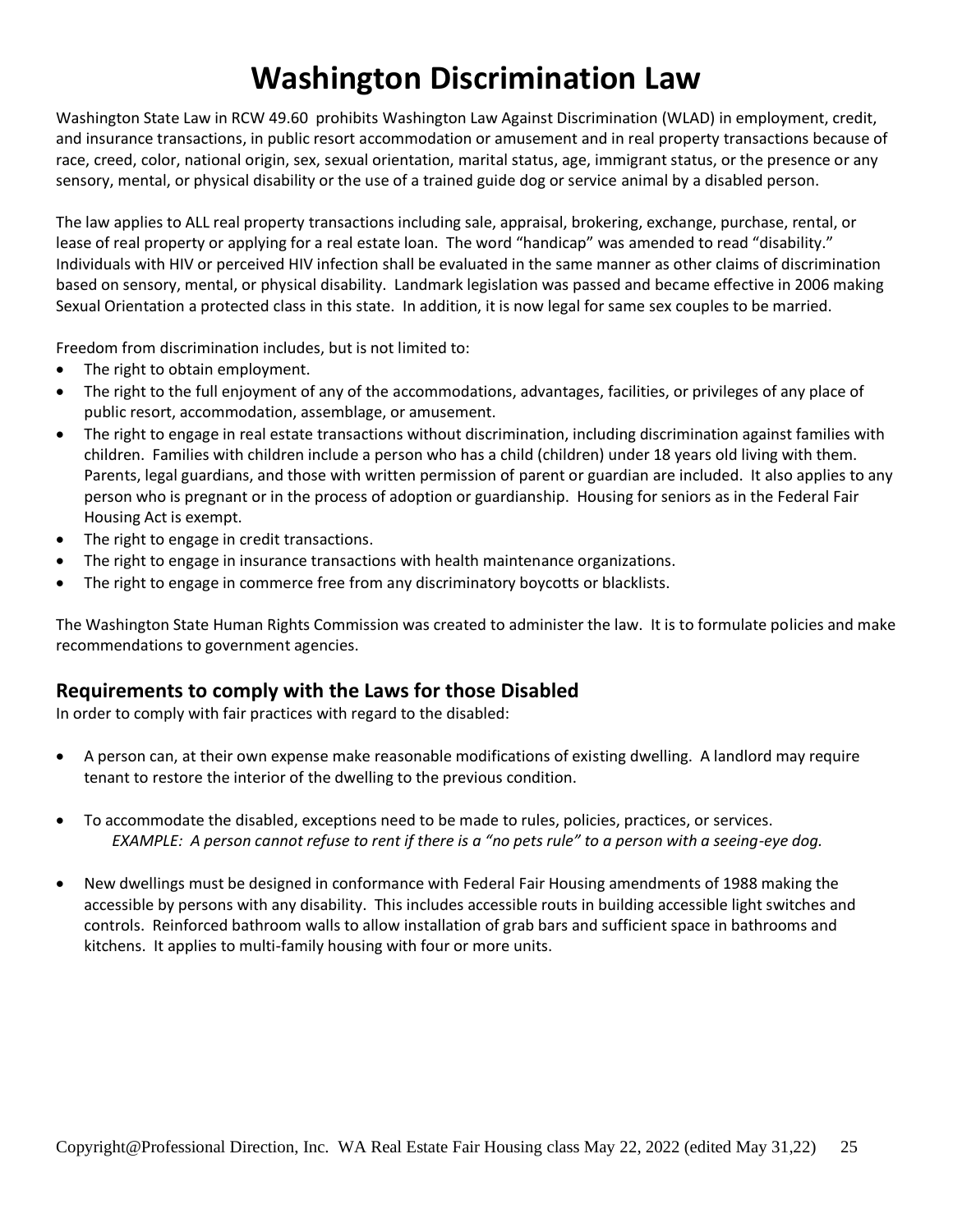## **Prohibiting Discrimination on basis of Racial Traits and Immigration**

In June 2020, the Washington State Legislature expanded the anti-discrimination law to prohibit racial discrimination on the basis of hair and discrimination on the basis of citizenship status.

"Race" is inclusive of "traits" historically associated or perceived to be associated with race including, but not limited to, hair texture and protective hairstyles."

"Protective hairstyles" includes, but is not limited to, such hairstyles as afros, braids, locks, and twists."

Note that the definition is not limited only to protective hairstyles "historically" associated with race  $-$  it also includes those hairstyles "perceived to be associated" with race. This acknowledges that many protective hairstyles have been worn by people of many races, but some are perceived to be associated with particular races. This likely also means that as hairstyles evolve over time, if a style is perceived to be associated with a particular race, then discrimination on the basis of that protective hairstyle will become illegal.

Note also that the definition is not strictly limited to hair texture and hairstyles, but also includes "traits" associated with race. This results in an expansive definition of the term "race" and means far more than hair texture and hairstyles are protected from racial discrimination.

## **Contemporary Issues related to Fair Housing**

Between 1991 and 2013 the percentage of renter households in US dedicating under 30% of their income to housing costs fell from 54% to 43%. In 2013, 23% of black renting families and 25% of Hispanic renting families spent at least 50% of their income on housing according to Matthew Desmond, Harvard University.

The Seattle Office of Civil Rights tests a selection of apartment complexes for evidence of illegal discrimination. In 2014 the office tested 124 properties. Two-thirds failed, showing evidence of disparate and illegal treatment of prospective renters on the basis of race, national origins, gender or sexual orientation.

In 2015 the city filed 23 director's charges of illegal discrimination against property owners after a round of fair housing testing. It revealed that prospective renters experienced different treatment from Seattle landlords across three categories that were tested: familial status, disability and use of a Section 8 voucher. There were 2 charges under national origin and marital status.

Despite the passage of fair housing laws, policies such as redlining, the government's explicit refusal to insure mortgages for people of color over the years promote discrimination today. Local zoning rules obstructing affordable housing are questionable in counties in Washington state. In some cases, local governments have required private developers to build affordable housing in new projects.

In other states and cities there are a variety of protected classes. They exist because people have experienced discrimination and have fought to gain protection. Protected classes in other jurisdictions include some of the following: Personal appearance, military discharge, dishonorable military discharge, source of income, matriculation, etc.

Bottom line.... Do Not Discriminate. Every person has the right to purchase and lease property.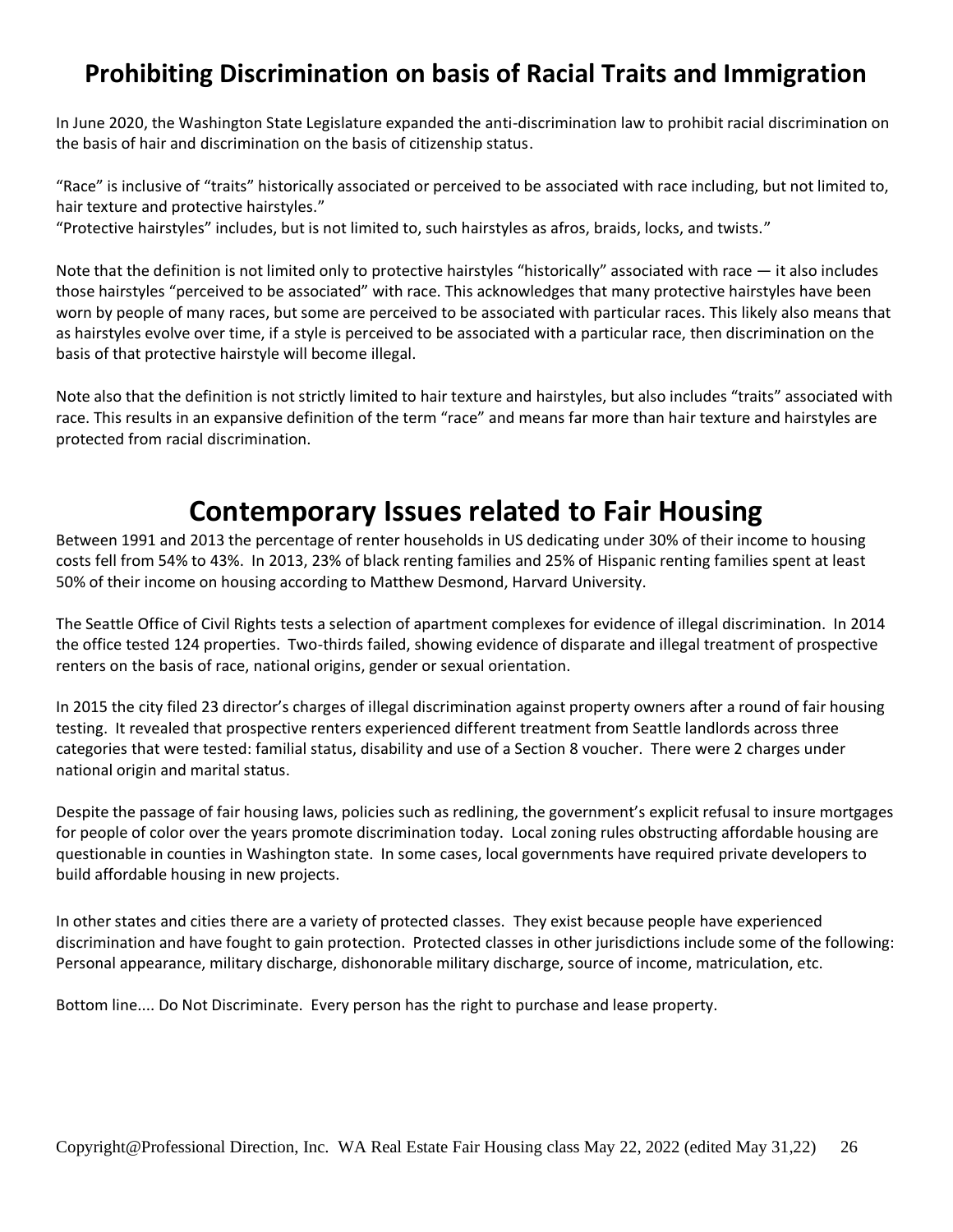## **Protected Classes**

## **What is a Protected Class?**

*Who is a protected class? Are you a member of a protected class? Do protected classes only include "minorities?" Do protected classes get advantages over other people? Is it "fair" that there are protected classes? Why did laws get written for protected classes? Have YOU ever felt discriminated against?*

Every single person falls under these laws! That includes YOU... No matter what you believe or look like in the mirror you are protected under the laws. Whether you are a US citizen or not. Whether you are white, tall, slow, funny, religious, etc. If you were not given the same rights to buy, sell, or rent property because of something that defines YOU, then you may have felt discriminated against.

## **Federal Protected Classes and Discrimination Examples**

The following list includes the criteria that the Federal Fair Housing Law is based upon. It is illegal to discriminate against a person who is considered in one of the protected classes or meets these criteria.

- 1. Race
- 2. Color
- 3. Religion
- 4. Sex including LGTBQ
- 5. National Origin
- 6. Handicap
- 7. Familial Status

### **Race or Ethnicity**

A person's race may not be obvious and encompass a mixture of native backgrounds including, but not limited to: African American or Black, Alaska Native, American Indian or Native American, Asian, Native Hawaiian, Pacific Islander, and White or Caucasian. Race refers to individuals sharing some physical characteristics and some commonalities of culture and history.

Ethnicity refers to markers acquired from a social group with which one shares cultural, traditional, and familial bonds such as a person being of Hispanic origin which could include people of Cuban, Mexican, Puerto Rican, South or Central American, or other Spanish culture or origin regardless of race.

*Examples of discrimination:*

- *Steering a person towards a specific geographical area because of their race.*
- *Making comments about a tenant's appearance which could include their hairstyle.*
- *Utilizing marketing materials that target one race over another*
- *Appraising a home based on the neighborhood's racial makeup or owners race.*

Copyright@Professional Direction, Inc. WA Real Estate Fair Housing class May 22, 2022 (edited May 31,22) 27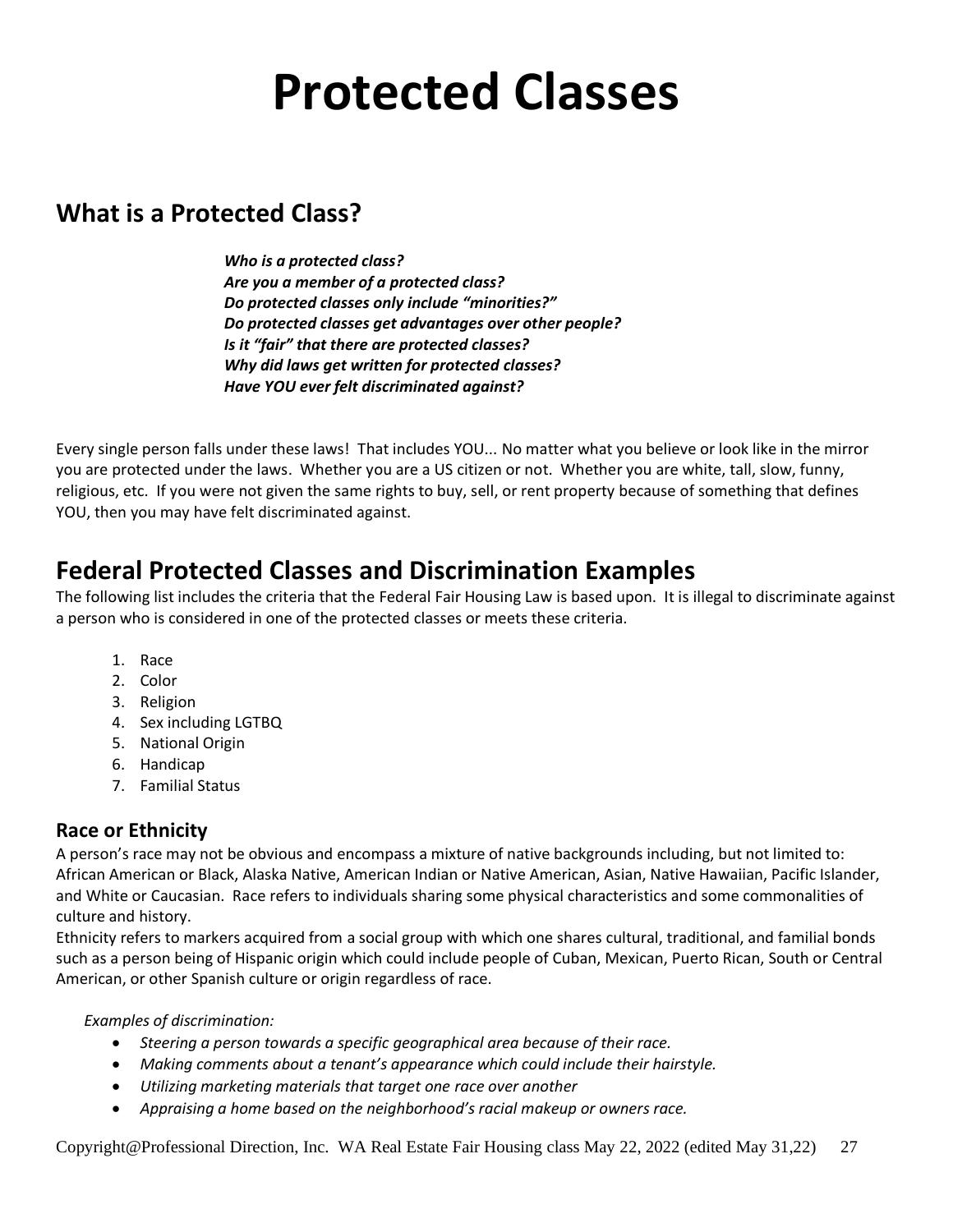### **Color**

Color refers to the visible color of a person's skin; that is, whether a person's skin is light or dark. Color discrimination can involve someone of a different race or the same race. Color discrimination may be closely related to race discrimination.

### *Examples of Discrimination*

• *Choosing to rent to a a light-skinned African American but not those of darker skin.*

### **Religion or Creed**

The Fair Housing Act prohibits housing providers from treating renters or homebuyers differently because of their religion . Religion includes, but is not limited to, traditional, organized religious such as Christianity, Judaism, Islam, Hinduism, Sikhism, Bahai'i, Taoism, Confucianism, Buddhism, and other belieefs that are new, uncommon, not part of a formal church or sect, only subscribed to by a small number of people. People who do NOT practice any religion or seem illogical or unreasonable are also protected under the law.

It is a violation of the law to base decisions on people because they wear religious clothing or engage in religious practices and rituals, have symbols in their home.

### *Examples of discrimination*

- *Referring or describing a person who wears religious based garments*
- *Asking about the religious beliefs of a person.*
- *Steering a person to a neighborhood near a place of worship assuming that they want that.*
- *Denying an application due to the religion of an applicant.*

### **Sex including Gender Identity and Sexual Orientation**

The sex (male or female) assigned to a child at birth, most often is based on the child's external anatomy. Also referred to as birth sex, natal sex, biological sex, or sex. Gender identity or expression is what a person's innermost concept of themselves as male, female, a blend or neither. Gender expression does not necessarily correspond to assigned sex at birth or gender identity. Sexual orientation is how a person characterizes their emotional and sexual attraction to others. Gender can be fluid and shift over time and does not have to include sexual attraction.

In 2021 the Federal Fair Housing act extended protections under the protected class of "sex" to include sexual orientation and gender identity including all the examples in the previous paragraph.

### *Examples of discrimination*

- *Commenting on the gender that a person expresses.*
- *Engaging in a hostile environment due to sexual harassment.*
- *Enforcing policies tht negatively impact domestic violence survivors*
- *Applying different terms or conditions to people with different sexual orientation or expression.*

Examples of housing discrimination because of sex, which includes actual or perceived gender identity and sexual orientation:

- *A broker refuses to show houses listed for sale to a potential buyer because the buyer is transgender.*
- *A housing provider refuses to rent a house to a same sex couple because of their "family composition," which is comprised of two individuals of the same sex, rather than two individuals of the opposite sex.*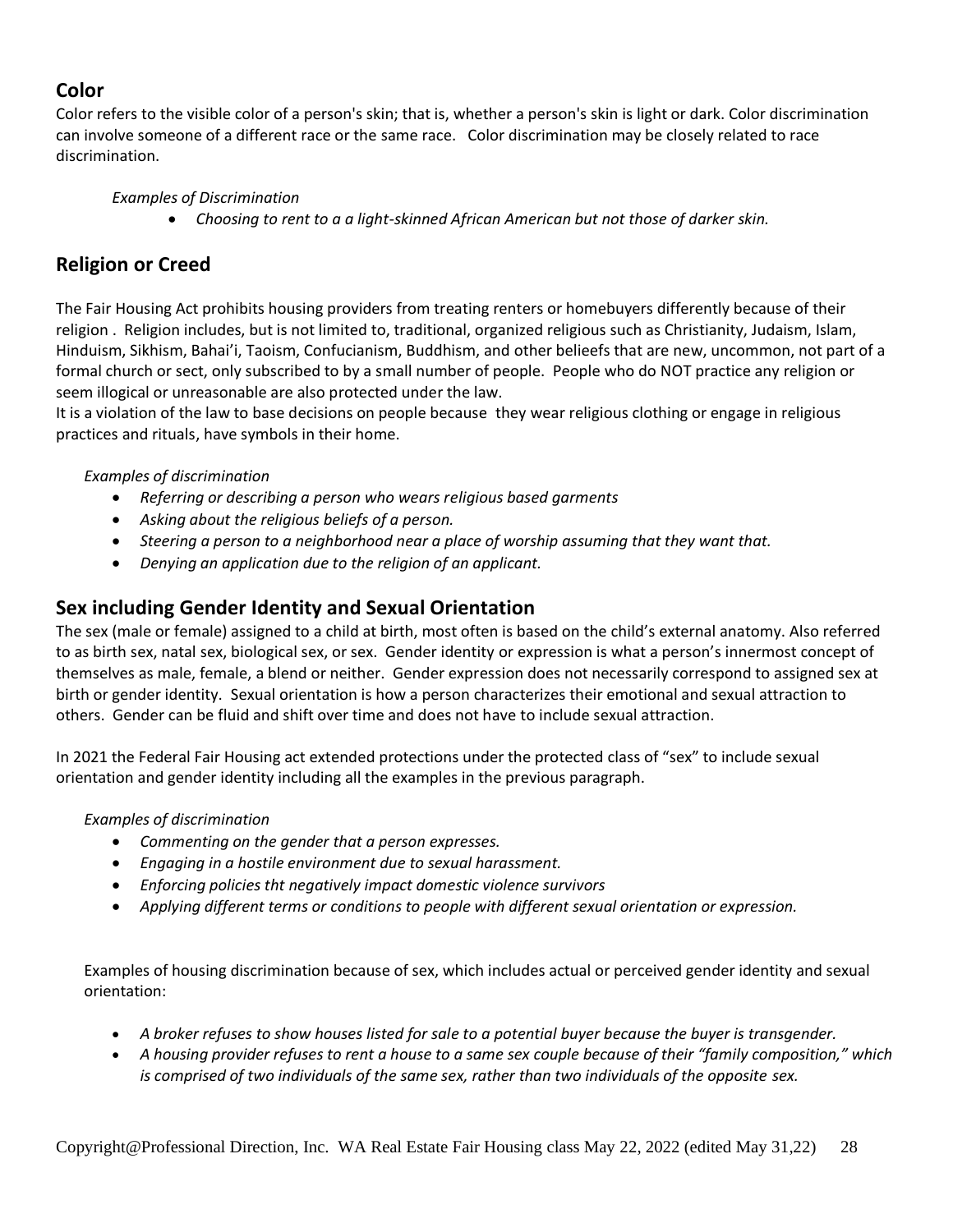- *A maintenance worker employed by a housing provider subjects a female tenant to pervasive harassment because she is a lesbian. Additional discrimination occurs when the tenant reports the harassment to the housing provider who fails to take any action to stop the harassment.*
- *A tenant is evicted after the housing provider discovers the tenant has dated persons of the same sex and identifies as bisexual.*
- *A same-sex couple asks a realtor to see rental units throughout the city but is only shown rental units in a part of the city known for having many LGBTQ residents.*
- *A building manager refuses to authorize repairs to a tenant's unit after observing the tenant's teenage daughter holding hands with her girlfriend. The manager explained that he does not agree with the teenager's "homosexual lifestyle" and that the tenant will need to make the repairs himself.*
- *The leasing manager at a 55+ community rejected a male tenant's request to add his same-sex partner to his lease stating, in writing, that the community only accepts married couples in unions between "one man and one woman."*

*Examples of housing discrimination against persons identifying as LGBTQ may also occur because of, or in addition to, other characteristics protected by the Fair Housing Act, e.g., race, national origin, color, religion, disability and familial status:*

- *It is unlawful for a landlord or housing provider of a covered dwelling to deny housing because of actual or perceived HIV/AIDS status.*
- *A housing provider may not refuse to rent to an otherwise qualified LGBTQ family with children under age 18.*

### **National Origin**

A person's birthplace or ancestry would be considered their national origin. It is a violation to treat people unfavorable because they are from a particular country or part of the world, have a certain ethnicity, language or accent, if they are married or associate with someone from another country, or if they appear to be of a certain ethnic background. This includes immigrants and refugees who are protected whether they are citizens or not.

Under the Washington Law on Discrimination (WLAD), U.S. citizens, noncitizen nationals, asylees, refugees, and recent permanent residents are protected from discrimination in housing.

*Examples of Discrimination include*

- *Threatening to report a person to US Immigration Enforcement*
- *Refusing to rent to a person when they do not speak English*
- *Offering different rent rates based on their birthplace.*

### **Familial Status**

Familial Status prohibits discrimination against a person because they have children. Parents, legal guardians, and those in the process of obtaining custody of children under the age of 18. This group also includes pregnant women. "Adults only" complexes are forbidden unless they qualify as "housing for older persons." A complex cannot just decide to be for seniors only. They must qualify.

According to regulations, property owners may not establish dual purpose facilities where certain sections of a housing complex are for adults only and other sections for families with children.

*EXAMPLE: John will rent his apartments on the first floor to families but, the apartments on the second floor he will only rent to adults. His reason is that the children might hurt themselves on the balcony.*

### **Real Estate Firm settles out of Court**

Copyright@Professional Direction, Inc. WA Real Estate Fair Housing class May 22, 2022 (edited May 31,22) 29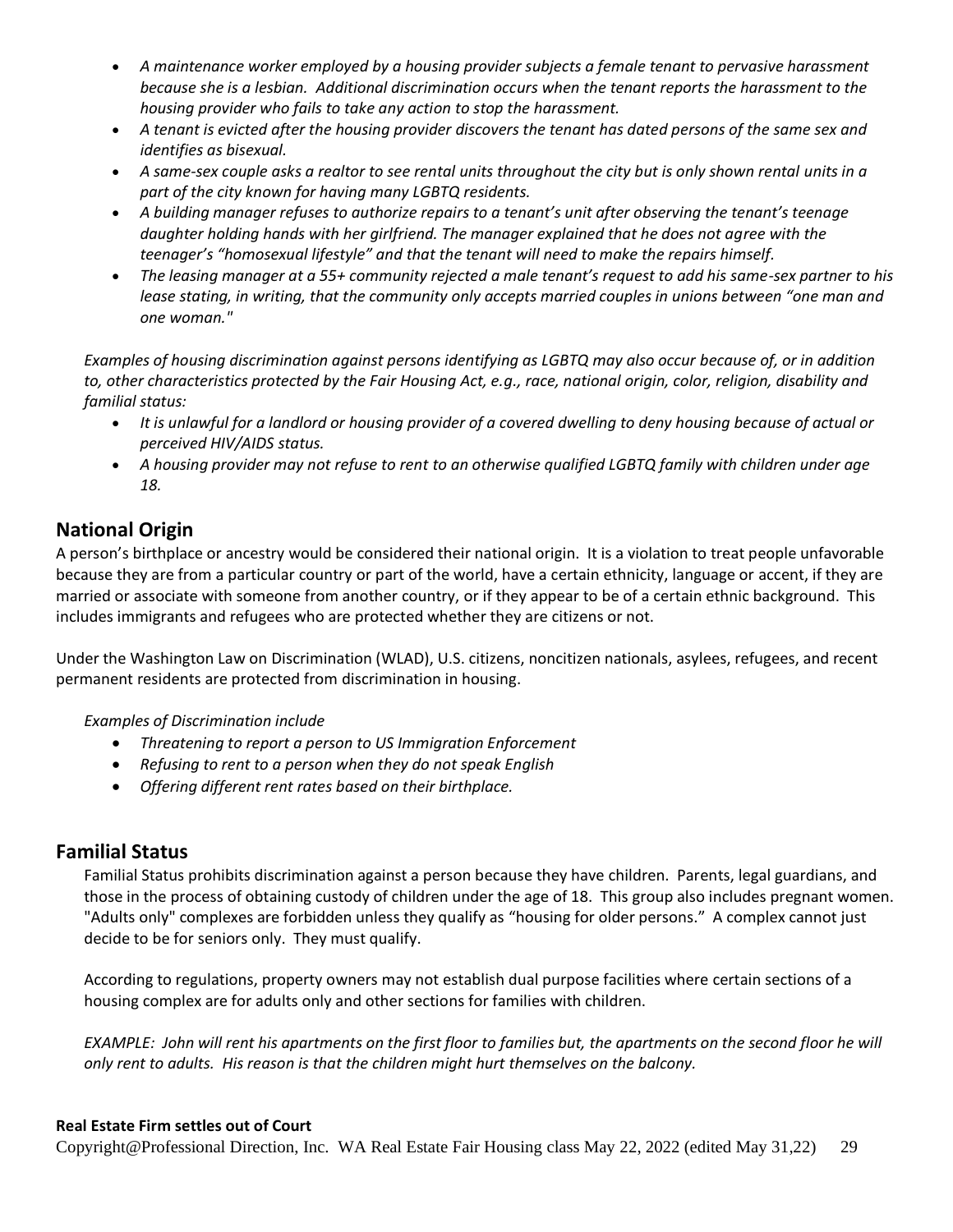In May of 2004 a young woman said she encountered discrimination when she tried to buy a house in Tacoma … not because of her skin color, age, religion or ethnicity. She was discriminated against because she is single and a woman. She made an offer on a lovely two story house in Tacoma. "It was my dream house. A house that I wanted to purchase to raise a family," she said.

The asking price was \$196,000. She offered \$199,000 and was pre-approved for the mortgage. The listing broker said, "Your deal was a better one, but they decided to go with the other deal just because it was a married couple and they felt they would be a little more stable…. They were a bit nervous about it being a single woman trying to buy the house and they were just concerned it would come down to financing and something could possibly go wrong." In a short time it hit the news when she started contacting people. In no time, the large real estate company settled before court and the news of this started disappearing.

It was discriminatory. The Federal Fair Housing act clearly states that it is unlawful to discriminate based on sex and familial status. The charge of discrimination was covered by newspapers and television. The case was settled with the real estate company prior any court hearing. The listing broker of the house is liable under federal, state and local Fair Housing and anti-discrimination laws. The buyers have the right to purchase property regardless of their background.

### **Senior Housing**

The Federal law specifically authorizes the exclusion of children from "housing for older persons," notwithstanding the prohibition of discrimination against families with children. This exemption includes:

- Housing provided pursuant to a state or federal program designed to accommodate the needs of senior citizens.
- Housing occupied solely by persons sixty-two years or older or...
- Housing where 80% of the units are (at all times) occupied by at least one person fifty-five years or older per unit, (note... occupied and not owned) and...
- The development is intended for, and marketed as, "housing for older persons" and it provides significant facilities and services specifically designed to meet physical or social needs of older persons.

### **Disability or Handicap**

The Fair Housing Act prohibits discrimination in the sale, rental, and financing of dwellings and in other housing-related activities based on disability, among other protected classes. Generally, the Fair Housing Act applies to a broad range of persons and entities, including public housing agencies, property owners, landlords, housing managers, real estate agents, brokerage service agencies, and banks.

Handicap covers persons that have a physical disability or mental impairment that substantially limits one or more major life activities. This includes people suffering from chronic alcoholism, mental illness, or AIDS. It doesn't cover those that are a danger to others or those using illegal drugs.

Sometimes people that are considered "handicapped" don't look like they have a disability! Who are you to judge? "Oh... that person looks fine and they must be using disability as an excuse," is a judgment call.

People spend their days doing the best that they can. The person with a disability might have cancer, poor eyesight, difficulties walking because of deformed foot hidden by shoes, hearing loss, or any number of challenges.

It is illegal to ask a person if they are disabled, what hinders their ability, if they are under the care of a doctor, or any other similar questions. You can ask if they have any requested accommodations.

Copyright@Professional Direction, Inc. WA Real Estate Fair Housing class May 22, 2022 (edited May 31,22) 30 The Fair Housing Act prohibits a broad range of discriminatory activities and statements. In addition, persons and entities covered by the Fair Housing Act may not coerce, intimidate, threaten or interfere with any individual's rights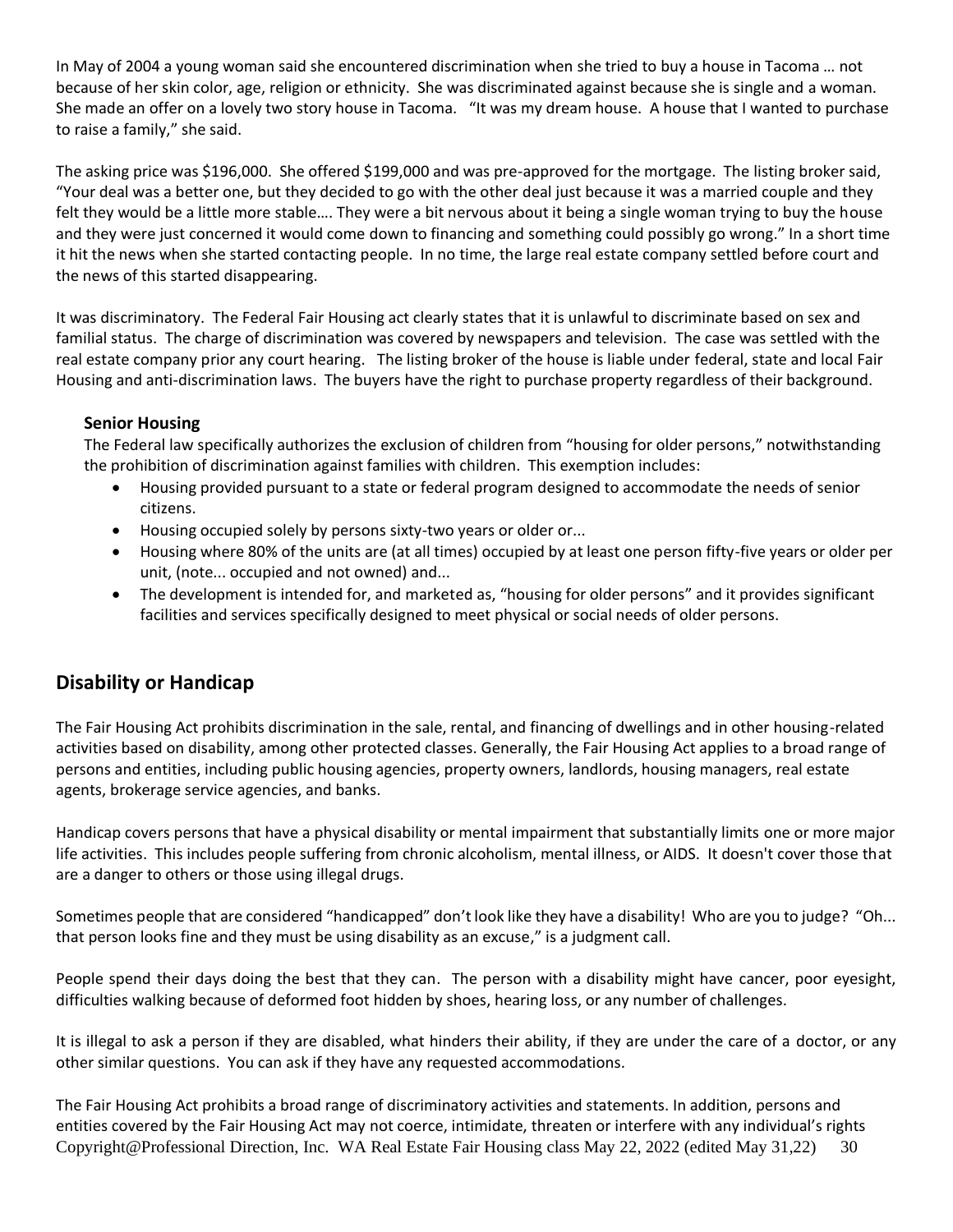under Fair Housing Act. Persons and entities covered by the Fair Housing Act are prohibited from discriminating against applicants or residents because of their disability or the disability of anyone associated with them and from treating persons with disabilities less favorably than others because of their disability.

### **The Americans with Disabilities Act has the most inclusive definition of disability as:**

A person who has a physical or mental impairment that substantially limits one or more major life activities. This includes people who have a record of such an impairment, even if they do not currently have a disability. It also includes individuals who do not have a disability but are regarded as having a disability.

A physical or mental impairment includes, but is not limited to, examples of conditions such as orthopedic, visual, speech and hearing impairments, PTSD, cerebral palsy, autism, epilepsy, muscular dystrophy, multiple sclerosis, cancer, heart disease, diabetes, Human Immunodeficiency Virus (HIV), developmental disabilities, mental illness, drug addiction, and alcoholism. It does not include current users of illegal controlled substances but does provide protections for individuals with drug or alcohol addition.

The Americans with Disabilities Act is a civil rights law that provides for individuals with disabilities to have equal access to public accommodations, jobs, public transportation, telecommunications, and government services. Title III of the ADA prohibits private entities that own, lease (to and from), and operate places of public accommodation from discriminating on the basis of disability and requires places of public accommodation and commercial facilities to be designed, constructed, and altered in compliance with established accessibility standards. Public accommodations at housing developments include any public areas that are open to the general public, such as a rental office. Public accommodations would also include, for example, shelters and social service establishments.

*Examples of properties that must be accessible:*

- *Real estate offices open to the public must be accessible.*
- *Offices for real estate development open to the public must be accessible.*
- *Rental offices for apartment buildings must be accessible.*

### **Buildings that require accessibility**

Property owners and managers need to know the guidelines for making buildings accessible to the disabled.

The Fair Housing Amendments Act of 1988 requires 7 design features to be incorporated into buildings that would allow units to be adapted to meet accessibility guidelines. Properties built after 1988 it applies to all ground floor units and building with elevators. Properties build after 1991 are required to be accessible. This includes condominium, apartment building, cooperative, timeshare unit, public housing development, nursing home or assisted living. Properties don't' necessarily have to be accessible, but to be compliant they need to be adaptable.

The requirements include accessible entrances, accessible public use areas, usable doors, access to and through a covered dwelling, reachable light switches, thermostats, and electrical outlets, reinforcement for walls to accommodate grab bars, accessible kitchens and bathrooms.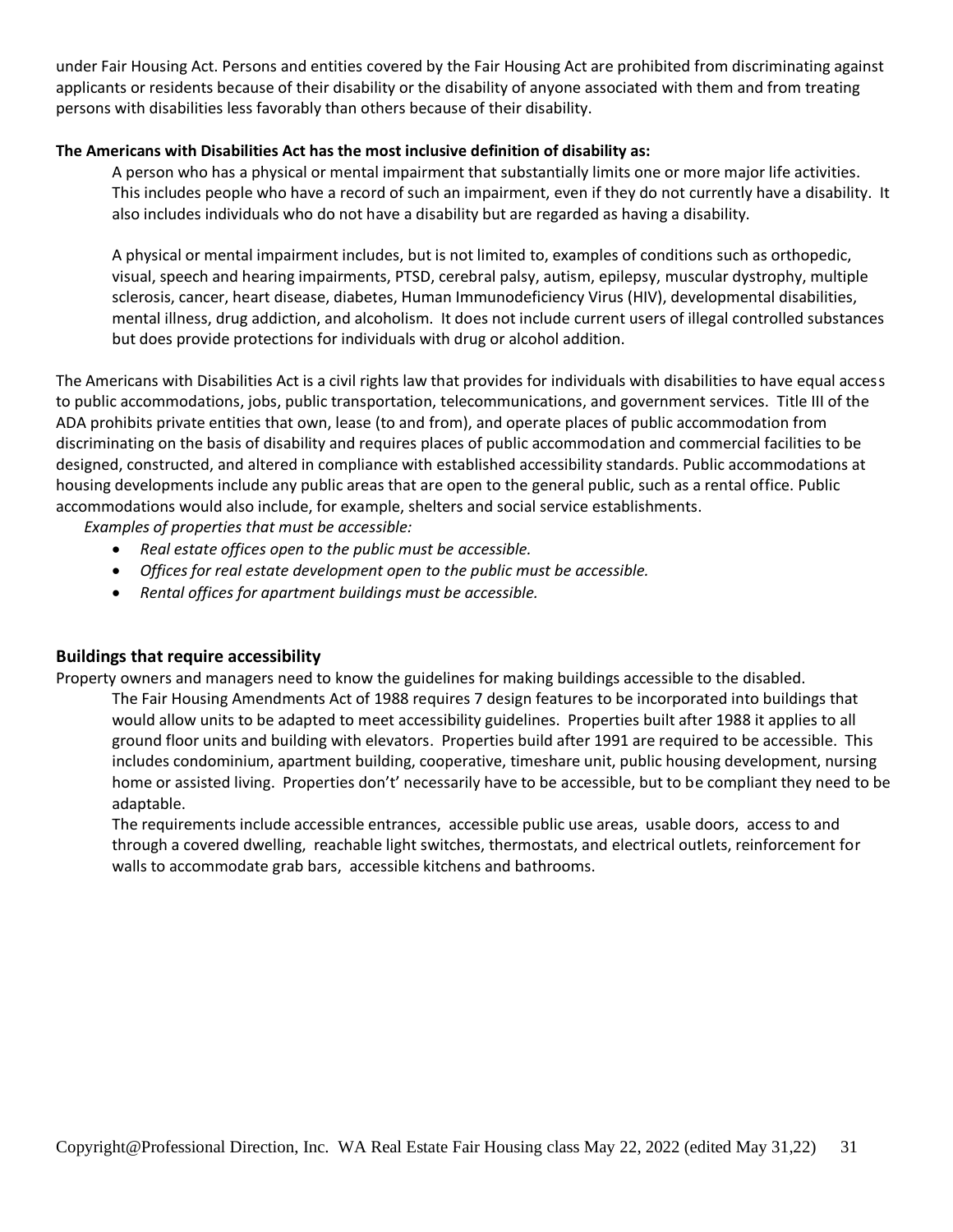## **Protected Classes under Washington State Discrimination Law**

### **Age Discrimination**

The federal Fair Housing Acts do not expressly ban discrimination based on age. Nevertheless, it is definitely forbidden under the broader prohibition against discrimination on the basis of familial status.

The Federal Fair Housing act includes exemptions for age when housing is specifically designated for older persons under the Older persons Act (HOPA) of 1995. This housing must meet the standards required and may operate as "Senior Housing."

- 55+ communities: 20% of units occupied with at least one person 55 years or older. Exemptions on facilities and amenities may apply to minors.
- 61+ communities; Solely occupied by persons over the age of 61.

Some states have more restrictive senior housing requirements. Note: it is occupied not owned.

### **Marital Status**

Marital status is not a protected class itself in the Federal Fair Housing law.

HUD published a series of Equal Access rules effective in 2012 and again in 2015 to ensure that every person has equal access to specifically HUD *government* programs without being arbitrarily excluded due to marital status. Marital status can be considered married, domestic partnership, single, divorced, or separated. In Washington state, same sex marriages are recognized.

In Washington State Marital status discrimination often occurs in rental housing, as property owners and managers often feel that a married couple is more stable that an unmarried couple or a group of roommates. A housing provider cannot prefer a married couple, or impose different criteria based on marital status. If a landlord normally places both spouses on a lease, then all roommates in a single household should also be placed on the lease. If a landlord requires a married couple to earn a combined three times the rent, then the landlord must apply this policy equally to a group of roommates. That is, roommates may only be required to earn a combined three times the rent.

Divorcing couples also must be treated the same as unmarried groups of persons should one of the spouses move from the property. A housing provider must treat the remaining spouse the same as the remaining roommates.

### *Examples of Discrimination*

- *Being told that it is against the religious beliefs of the landlord to rent to an unmarried couple.*
- *Evicting a tenant because they are separated.*
- *Charging a larger deposit for a single person.*

### **Veteran or Military Discharge**

Veteran status is not specifically protected under the Federal Fair Housing Act. But, there are two Federal laws prohibit discrimination in employment based on the status as a veteran or service member. Under the Reemployment Rights Act, veterans are protected from discrimination based on prior service in the uniformed services; current service in the uniformed services; or intent to join the uniformed services. This is regardless of whether your employer is a private employer, the Federal Government, a state government, or local government. Veterans may also be protected against discrimination under Federal law if you are an employee of a Federal contractor or subcontractor and meet the definition of a "[protected veteran](https://www.dol.gov/ofccp/posters/Infographics/files/ProtectedVet-2016-11x17_ENGESQA508c.pdf)." Additionally, under both laws, your employer is also prohibited from discriminating against you because of your attempt to enforce your rights or someone else's rights. This means your employer may not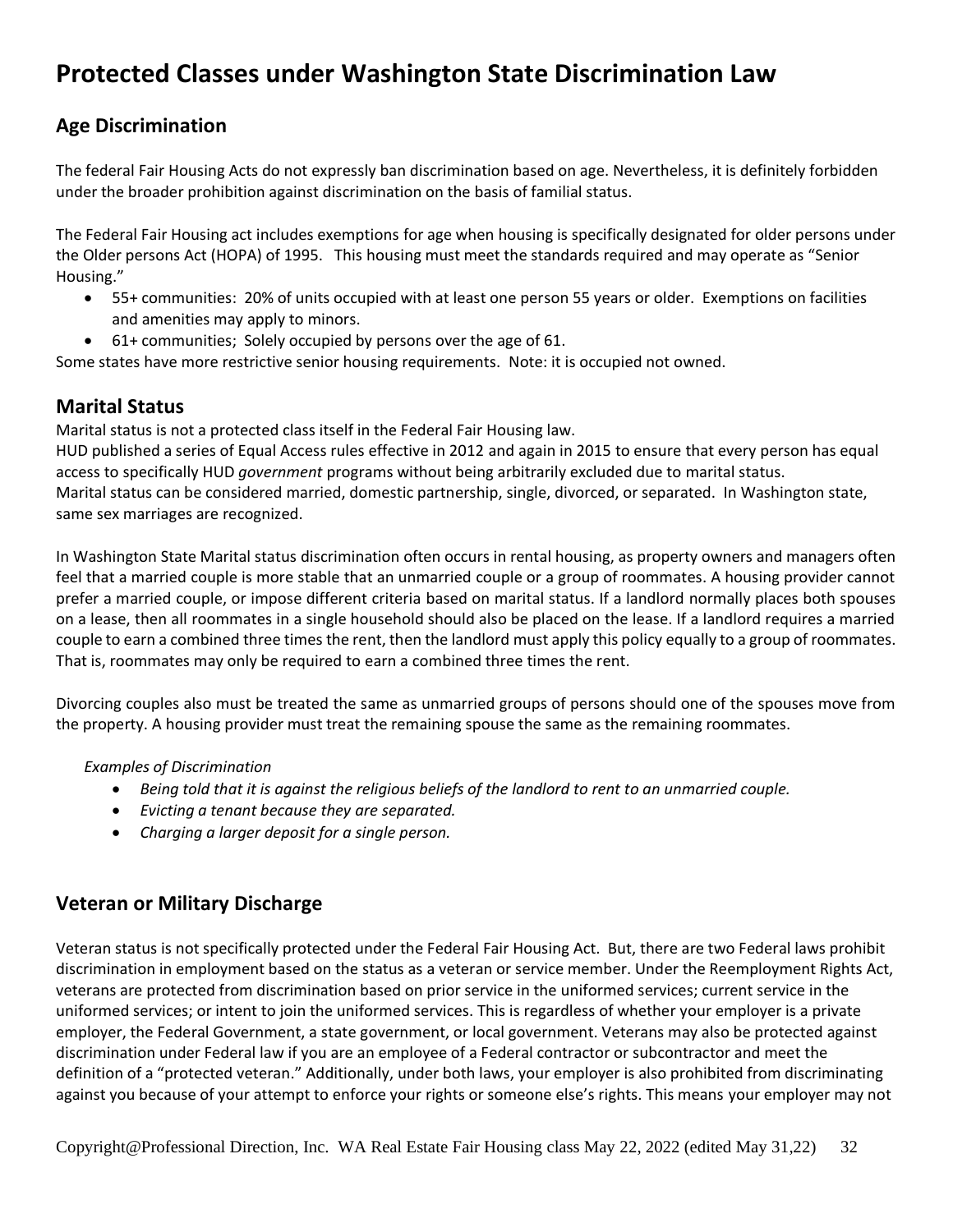take any adverse action against you because of your status as a veteran or service member or because you have attempted to enforce your rights, or someone else's rights, as a veteran or service member.

Veterans are protected under the Washington Law Against Discrimination (WLAD), RCW 49.60, prohibits housing discrimination against individuals on the basis of military status or being an honorably discharged veteran. The Washington law has greater protections for veterans with disabilities as compared to the Federal ADA and Fair Housing. This includes protections for people with traumatic brain injury, Post Traumatic Stress Disorder (PTSD) and depression or anxiety.

The service members Civil relief Act requires landlords to release service members from a lease if they are required to transfer due to the military.

### *Examples of discrimination*

*Using ads that prohibit military persons from renting. Making derogatory comments about a person's military status Setting rent differently for veterans. A housing provider should not ask questions based on stereotypes, about political beliefs related to military service Questions based on the assumption that service members have PTSD or other disabilities. It is acceptable to offer military and veterans discounts when applying for housing.*

### **Families with Children**

The law specifically says this includes one of more individuals who have not attained the age of 18 years being domiciled with a parent or another person having legal custody. It also applies to any person who is pregnant or in the process of securing legal custody of any individual under age 18.

### **Race and National Origin**

Race is inclusive of traits historically associated or perceived to be associated with race including, but not limited to, hair texture and protective hairstyles. This includes such hairstyles as afros, braids, locks, and twists. Note that his includes " traits to be associated with race" so that goes farther than just hair.

National origin includes "ancestry."

### **Guide Dog and Service Animal**

This includes a dog or miniature horse that is individually trained to do work or perform tasks for the benefit of an individual with a disability not for crime deterrent or just emotional support. The work performed by the service animal must be directly related to the individual's disability. These can include, but are not limited to, assisting the blind, pulling a wheelchair, providing stability, retrieving items such as medicine.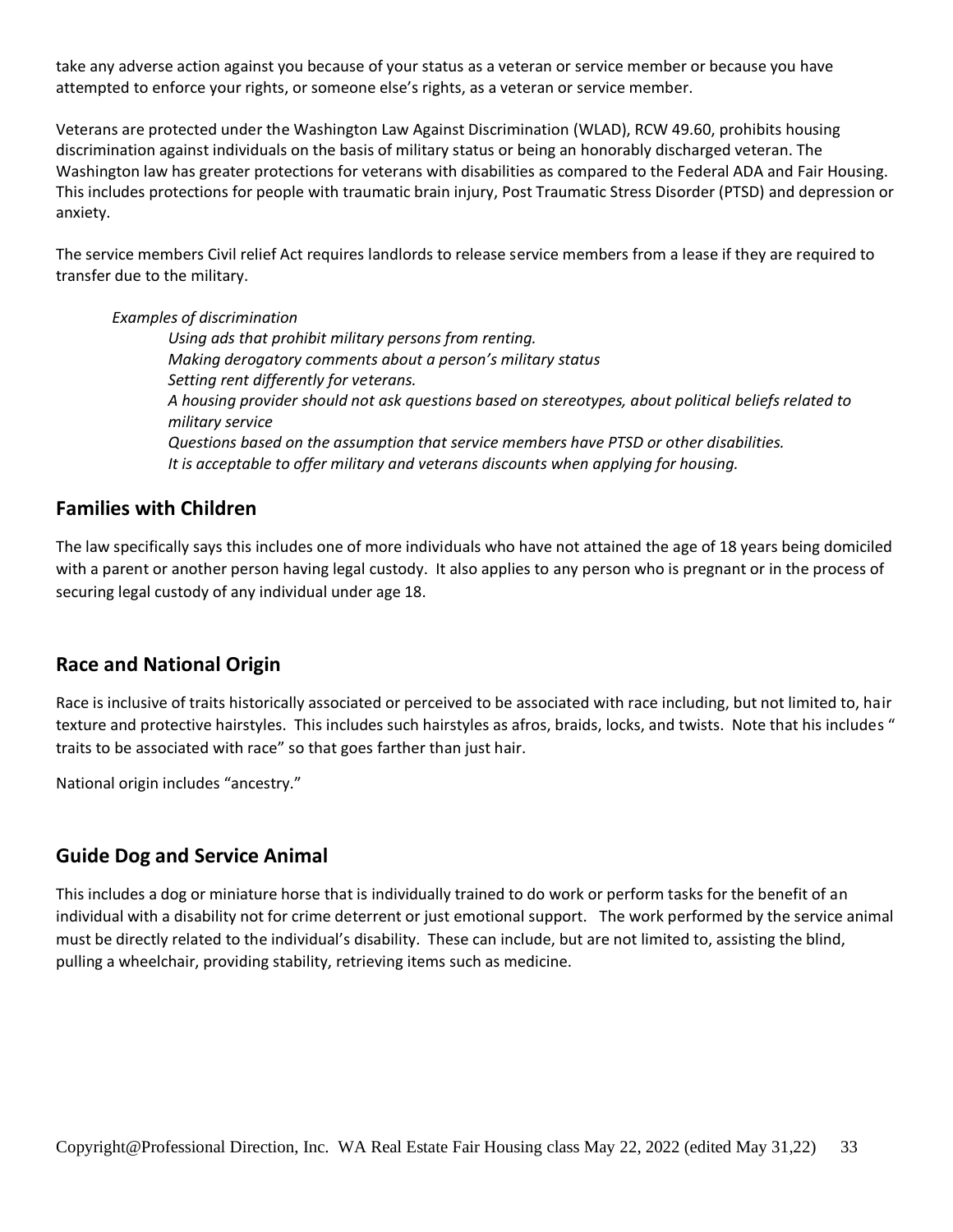## **Protection under Seattle Fair Housing Laws**

The city of Seattle has fair housing protections that include other groups in addition to the Federal and State laws. The protected classes in Seattle include:

- Alternative Sources of income. A prospective buyer might be turned down due to income that is used to qualify due to a government program.
- Political ideology A tenant wants to fly a political flag but the landlord will not allow it though other tenants fly different flags.
- Parental status A same sex couple have taken in a child as a foster child and are evicted.
- Use of a service animal Service animals are covered under disability.
- Military status of veteran A veteran cannot be turned down for housing because he is a veteran.
- Section 8 or other subsidy programs Tenants cannot be automatically turned down because they are on Section 8 program.

### *Examples of Discrimination*

- *Qualifying an applicant with only a few words on the phone which could be making assumptions. Asking if they are using government subsdy to qualify.*
- *Criteria must be fair and equitable for all applicants.*

### **Discrimination in Brokerage Services**

The Fair Housing Act provides that it is unlawful to discriminate in the provision of real estate brokerage services. Specifically, the Act prohibits the denial of any person, based upon a protected class, access to or membership or participation in any multiple listing service, real estate brokers' organization or other service, organization, or facility relating to the business of selling or renting dwellings. The Act also prohibits discrimination against any person in the terms or conditions of such access, membership or participation, if such discrimination is based upon race, color, religion, sex, handicap, familial status, or national origin.

*EXAMPLE:: Doug sends all his prospects that do not speak the English language clearly to other agents. He says that they can be better served by them.*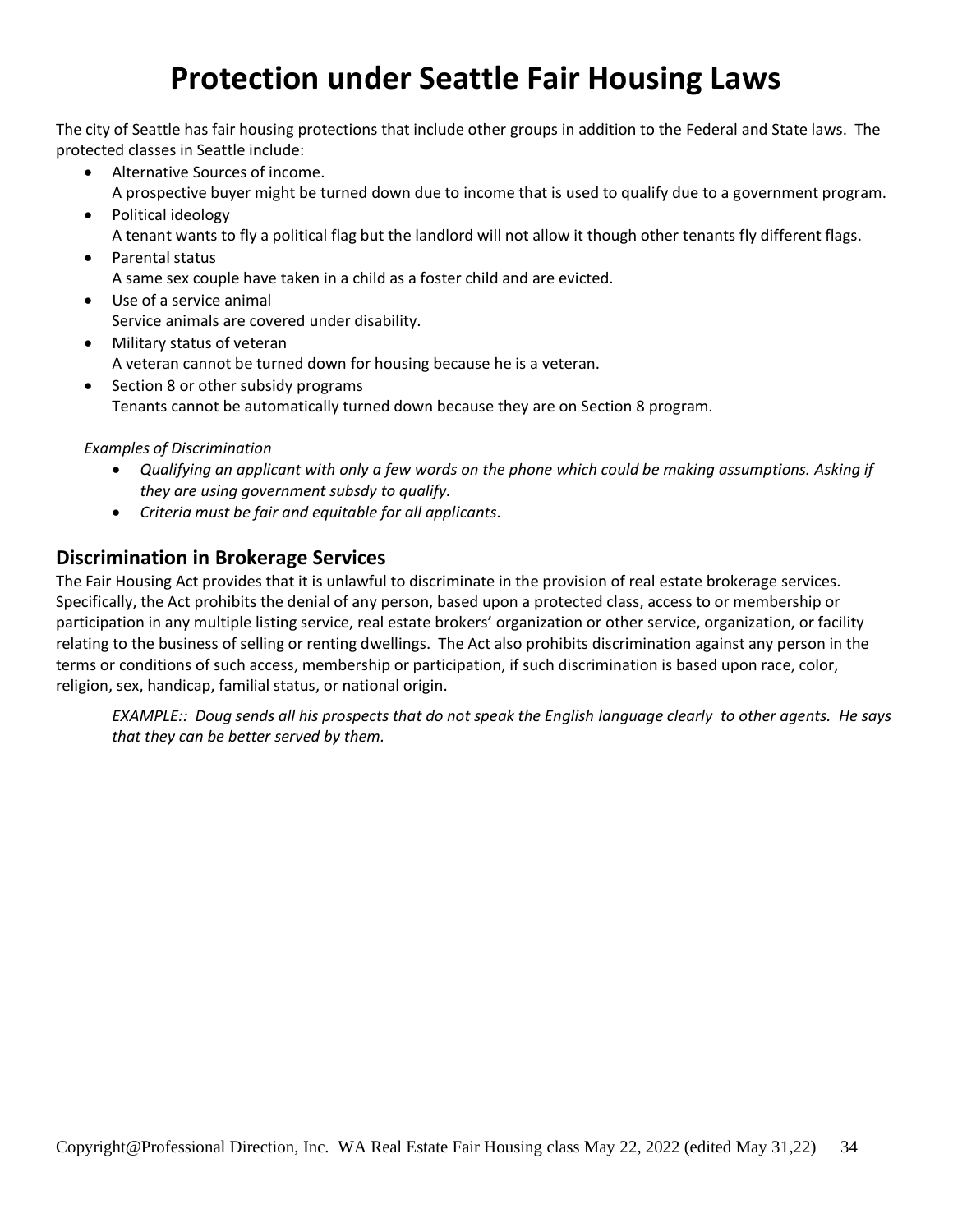## **Fair Housing and Discrimination Complaints**

In Washington state there are two non profit offices that work with people who feel that they have experienced discrimination. They will evaluate the complaint and give consumers resources and help to determine the most effective way to handle the issue.

### **Northwest Fair Housing Alliance**

Northwest Fair Housing Alliance (NWFHA) is a non profit organization located Spokane working primarily with complaints in the eastern part of Washington. The mission of NWFHA is to eliminate housing discrimination and to ensure equal housing opportunity for the people of Washington State through education, counseling and advocacy.

As a civil rights organization they are dedicated to equity and justice for all people in the communities marginalized due to race, color, national origin, religion, gender, disability, familial status, marital status, military/ veteran status, sexual orientation, gender identity or expression, or socio-economic status.

NWFHA helps people file housing discrimination complaints with HUD and the Washington State Human Rights Commission and supports them through the process. NFHA also assists people with disabilities request reasonable accommodations, or modifications with their housing provider. They also provide a list of resources for persons with complaints.

Phone: (509) 325-2665 1-800-200 FAIR (3247)

### **Fair Housing Center of Washington**

Our service area is western and central Washington, including Whatcom, Skagit, Snohomish, King, Pierce, Thurston, Lewis, Mason, Kitsap, Island, San Juan, Clallam, Jefferson, Grays Harbor, Pacific, Wahkiakum, Cowlitz, Clark, Skamania, Klickitat, Yakima, Kittitas, and Chelan counties. Our partner organization, Northwest Fair Housing Alliance serves eastern Washington.

We can guide you to resources and provide services to resolve discrimination claims.

We work with a network of partners to advocate for access to fair housing choice for all protected classes. We are here for landlords and property managers to ensure they know their rights and responsibilities under fair housing law.

Our goal is to assure that residents of Washington State have the tools they need to report housing rights violations. If you feel you have been discriminated against, contact the Fair Housing Center to schedule an intake interview to determine your course of action.

There is a complaint form and packet available at their website FHCWashington.org Or you can call (253) 274-9523.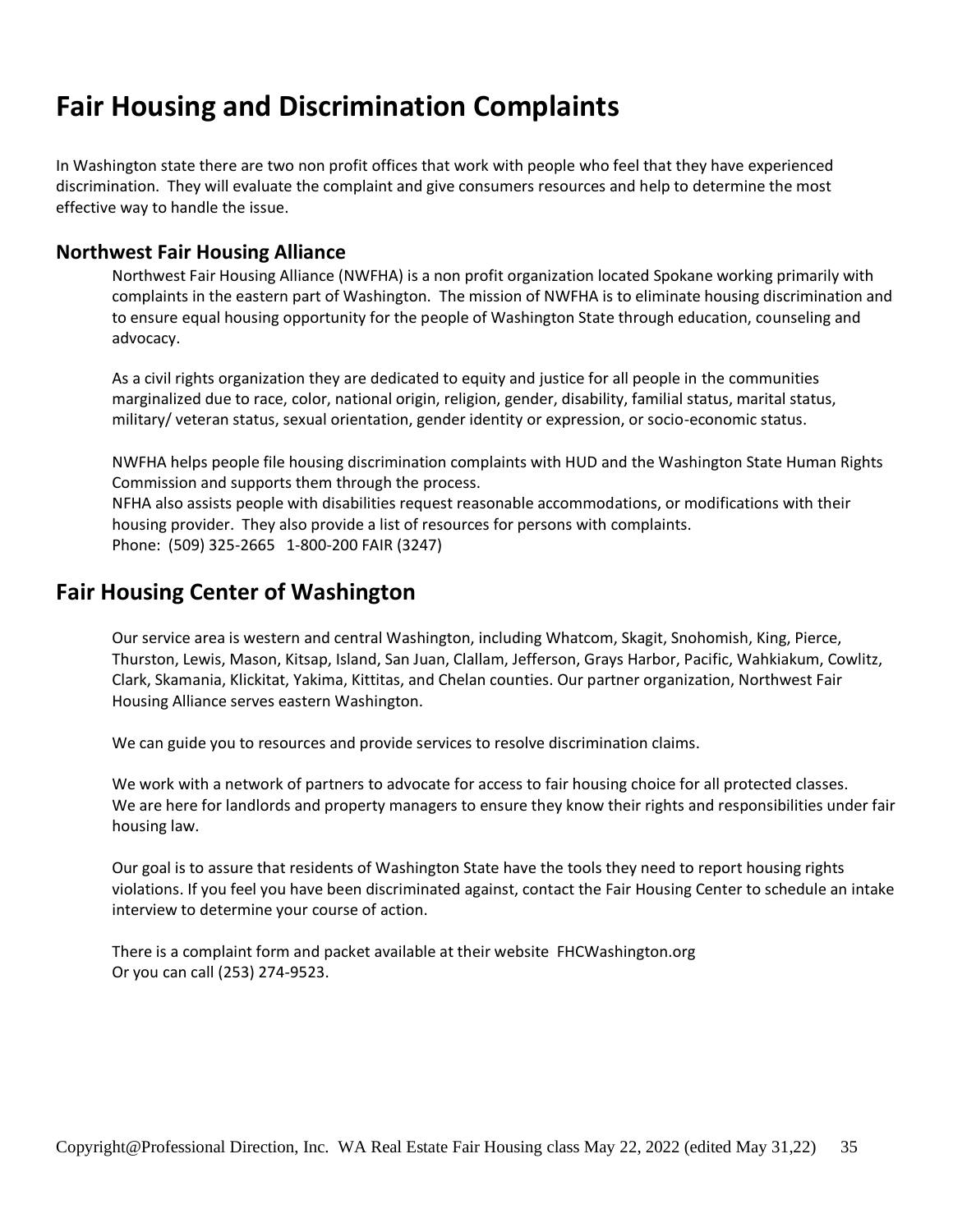## **Washington State Human Rights Commission**

Established in 1949 by the Washington State Legislature, the Washington State Human Rights Commission (WSHRC) is a state agency responsible for administering and enforcing the Washington Law Against Discrimination.

Any person claiming to be discriminated in Washington State must file a complaint with the Commission within 6 months after the alleged act of discrimination. If the complaint is alleging an unfair practice in a real estate transaction, it must be filed within one year after the alleged unfair practice in a real estate transaction has occurred or terminated. The Fair Housing Alliance and the Fair Housing Center work with people to help file complaints.

The Chairperson of the Commission refers the complaint to staff for investigation. The staff can endeavor to eliminate the unfair practice by conference, conciliation and persuasion, and if eliminated, the agreement can be reduced to writing. If agreement is not made, then a hearing is scheduled with an Administrative Law Judge. Any complainant can elect for civil action in lieu of a hearing.

When an unfair practice in a real estate transaction has been committed and a finding has been made, the Administrative Law Judge shall promptly issue an order for relief which can include actual damages, an injunctive or other equitable relief. Such order may assess a civil penalty against the respondent:

- A. In an amount up to \$10,000 if there was no previous unfair practices
- B. In an amount up to \$25,000 if the respondent committee one other unfair practice in a 5 year period
- C. In an amount up to \$50,000 if the respondent had committed two or more unfair practices

## **Filing Complaints Resource**

- Consumer Financial Protection Bureau (federal consumer financial protection):www.consumerfinance.gov
- Department of Financial Institution (mortgage and home loans): www.dfi.wa.gov
- Fair Housing Center of WA: https://fhcwashington.org/
- Federal Trade Commission (federal consumer protection and unfair business practices): www.ftc.gov
- Housing and Urban Development (federal fair housing, financial assistance, and Violence Against Women Act): www.hud.gov
- Human Rights Commission (Washington Civil Rights Act violations): hum.wa.gov
- Washington Office of the Attorney General (civil rights violations and consumer protection): https://www.atg.wa.gov/
- Northwest Fair Housing Alliance: [http://nwfairhouse.org/#](http://nwfairhouse.org/)

**Thank you for taking this class from my school. Natalie Danielson Professional Direction www.CLOCKHOURS.com**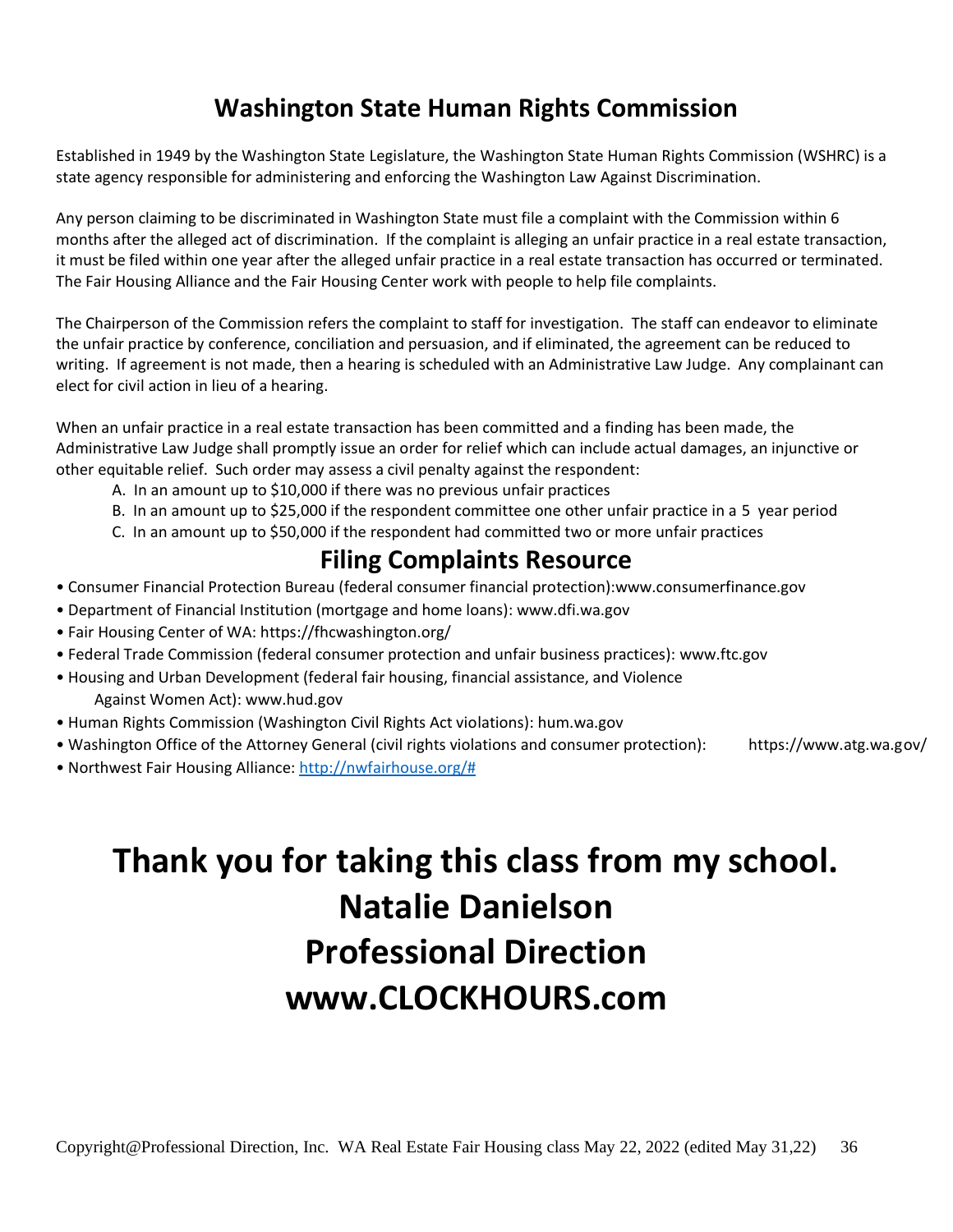## **Quiz for Washington Fair Housing**

## **Complete answers on this form.**

| 1. Fair Housing and Anti-Discrimination is a provision in the Washing Real Estate License Law.                                                                                                        | True / False                 |
|-------------------------------------------------------------------------------------------------------------------------------------------------------------------------------------------------------|------------------------------|
| 2. A person in real estate does not have to be harmed to be discriminated against.                                                                                                                    | .True / False                |
| 3. Discrimination includes showing a limitation, preference, or disparate treatment.                                                                                                                  | True / False                 |
| 4. Not everyone has implicit bias affecting their decision making.                                                                                                                                    | True / False                 |
| 5. Implicit bias is never a threat or dangerous.                                                                                                                                                      | True / False                 |
| 6. A broker talking a married couple assuming the husband is a veteran is an example of Implicit bias.                                                                                                | True / False                 |
| 7. The Federal Fair Housing Protected classes define "sex" as including LGBTQ.                                                                                                                        | True / False                 |
| 8. Immigration status is a protected class under the Washington State Laws.                                                                                                                           | True / False                 |
| 9. In Seattle, the protected class list includes political ideology.<br>10. It is important to be cognizant that Washington State has a diverse population and work with all.                         | True / False<br>True / False |
| 11. Pronouns can bridge a gap impacting relationships. Asking for a person's pronouns is more common. True / False                                                                                    |                              |
| 12. Stagers and home sellers should make the house appear to be available to any prospective buyer.                                                                                                   | True / False                 |
| 13. A broker cannot target for a particular commercial tenant based on their racial background.<br>14. The Seattle Civil Rights and Labor History project at the UW is researching deed restrictions. | True / False<br>True / False |
| 15. If a buyer sees on the title that there is a racial deed restriction, it does not affect their purchase.                                                                                          | True / False                 |
| 16. A buyer can choose to live within 3 miles of a particular church.                                                                                                                                 | True / False                 |
| 17. It is a best practice to never work with a client that has expressed intent to discriminate.                                                                                                      | True / False                 |
| 18. If a seller choosing a family over a single person and no one finds out, did they violate a federal law? True / False                                                                             |                              |
| 19. The Civil Rights act of 1866 granted that ALL citizens can have the same right to purchase property. True / False                                                                                 |                              |
| 20. The Civil Rights act of 1866 does not distinguish only housing but includes all real estate sales.                                                                                                | True / False                 |
| 21. It took until 1954 to reverse the "separate but equal" decision in Plessy v Ferguson.                                                                                                             | True / False                 |
| 22. In 1968, the Federal Fair Housing Law was signed that listed protected classes.                                                                                                                   | True / False                 |
| 23. In 2022, "sex" in the Federal Law was amended to include Gender Identity and Sexual orientation.                                                                                                  | True / False                 |
| 24. Blockbusting is an action where a broker tells people to move because the neighborhood is changing. True / False                                                                                  |                              |
| 25. Steering is when a real estate broker influences a person's housing choice based on protected class. True / False                                                                                 |                              |
| Copyright@Professional Direction, Inc. WA Real Estate Fair Housing class May 22, 2022 (edited May 31,22)                                                                                              | 37                           |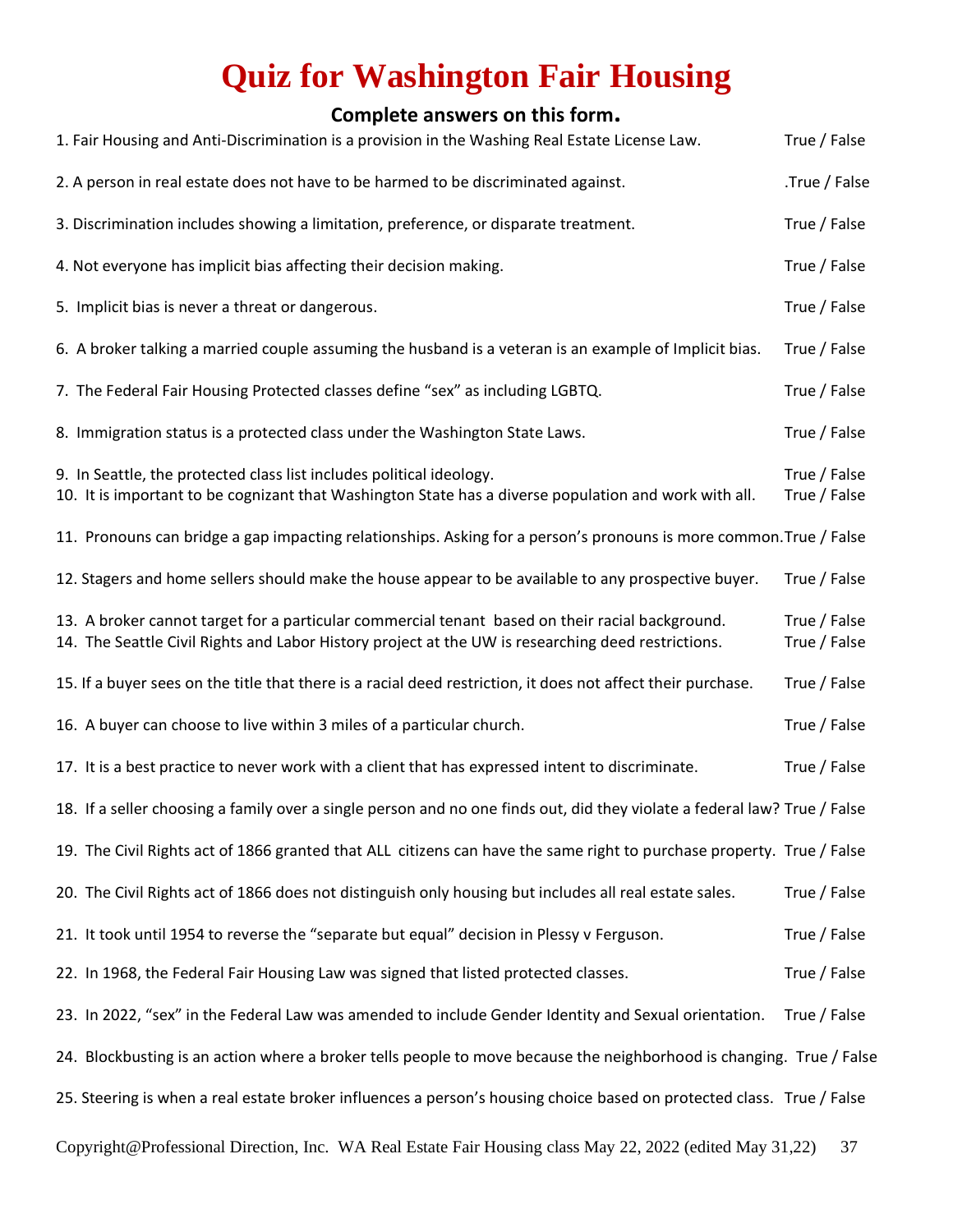| 26. Banks would take a red marker and define areas where they would not lend. This is called redlining. True / False |              |
|----------------------------------------------------------------------------------------------------------------------|--------------|
| 27. Have you had discussions with people older and younger to identify their take on history?                        | True / False |
| 28. The Federal Fair housing law which is part of the Civil Rights Act of 1968 was signed in 1968.                   | True / False |
| 29. In June 1968 Jones v Mayer the Supreme court banned private parties from discriminatory practices. True / False  |              |
| 30. The Equal Credit Opportunity act was signed in 1974 prohibiting credit discrimination.                           | True / False |
| 31. The Seattle Office of Civil Rights conducts tests to find evidence of illegal discrimination.                    | True/False   |
| 32. Of 124 properties tested for discrimination in 2014, two-thirds failed.                                          | True / False |
| 33. Washington Discrimination law includes prohibiting discrimination in ALL real estate transactions.               | True / False |
| 34. The Washington State Human Rights commission was created to administer the WLAD.                                 | True / False |
| 35. A landlord must make reasonable accommodations for a person that is disabled.                                    | True / False |
| 36. In June 2020, Washington State added "traits historically associated with race" to the WLAD.                     | True / False |
| 37. There are other protected classes including matriculation in other states in cities in the country.              | True / False |
| 38. Because of your background, are you proteced from discrimination?                                                | True / False |
| 39. Are protected classes only people who are minorities?                                                            | True / False |
| 40. If you are discriminated against because you are a white man, are you protected under the laws?                  | True / False |
| 41. Ethnicity refers to culture bonds with others in the same social group like being of Hispanic origin.            | True / False |
| 42. Religion protection includes people who practice one that might seem illogical or unreasonable.                  | True / False |
| 43. People that have do not practice a religion or have religious beliefs are protected under the laws.              | True / False |
| 44. It would be a violation to comment or the gender a person expresses or applying different terms.                 | True / False |
| 45. Threatening to report a person in Washington State to Immigration Enforcement is a violation.                    | True / False |
| 46. When a project is for seniors and has a 60% occupancy rate, it is occupancy and not ownership.                   | True / False |
| 47. Real estate offices and model home offices must be accessible under the ADA.                                     | True / False |
| 48. Veterans are protected under the Washington State Law on discrimination. Don't discriminate.                     | True / False |
| 49. Seattle laws protect people that use Section 8 and other subsidy programs.                                       | True / False |
|                                                                                                                      |              |

50. As a non-profit to help consumers, a call to the Fair Housing Alliance or Fair housing Center could help.True / False **You must include the quiz and the Mandatory Evaluation and return to Professional Direction with tuition to get clockhours. [clockhours@gmail.com](mailto:clockhours@gmail.com) Your signature and date \_\_\_\_\_\_\_\_\_\_\_\_\_\_\_\_\_\_\_\_\_\_\_\_\_\_\_\_\_\_\_\_\_\_\_\_\_\_\_\_\_**

Copyright@Professional Direction, Inc. WA Real Estate Fair Housing class May 22, 2022 (edited May 31,22) 38